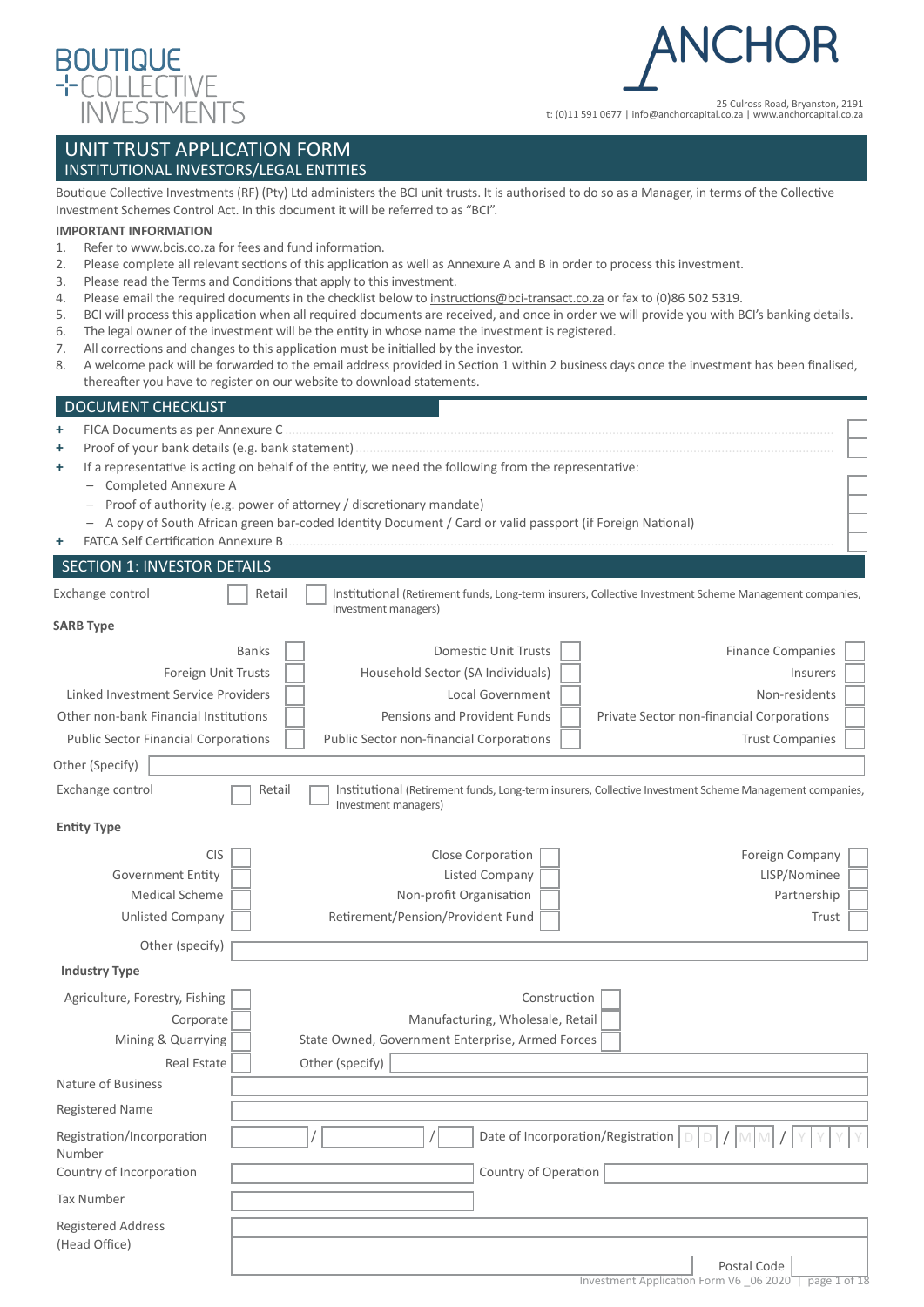| <b>Business Operating</b>                      | If the same as above, please check this box                                                                                                                                                                                   |
|------------------------------------------------|-------------------------------------------------------------------------------------------------------------------------------------------------------------------------------------------------------------------------------|
| Address                                        |                                                                                                                                                                                                                               |
|                                                | Postal Code                                                                                                                                                                                                                   |
| Postal Address                                 | If the same as registered address please check this box<br>If same as business address please check this box                                                                                                                  |
|                                                |                                                                                                                                                                                                                               |
|                                                |                                                                                                                                                                                                                               |
|                                                | Postal Code                                                                                                                                                                                                                   |
| <b>Contact Details for Person at Entity</b>    |                                                                                                                                                                                                                               |
| Would you like to have on-line viewing access? | No <sub>1</sub><br>Yes                                                                                                                                                                                                        |
| Title                                          |                                                                                                                                                                                                                               |
| Surname                                        |                                                                                                                                                                                                                               |
| First Name(s)                                  |                                                                                                                                                                                                                               |
| <b>Identification Number</b>                   |                                                                                                                                                                                                                               |
| Telephone (W)                                  |                                                                                                                                                                                                                               |
| Mobile                                         |                                                                                                                                                                                                                               |
| Email                                          |                                                                                                                                                                                                                               |
| <b>Dividend Withholding Tax</b>                |                                                                                                                                                                                                                               |
|                                                | CABC used the second and alternated the second relationship and traded at Medicinal delayed the before the second distribution of the second second the second second second second second second second second second second |

SARS requires us to pay over dividend tax on your behalf where applicable. We will deduct this tax before we pay any dividends to you or reinvest these into your investment account. The rate for South African tax payers is 20% and unless we received information from you indicating other accounts held by South African trusts and partnerships will attract the default Dividend Withholding Tax rate.

## **Legal Entity**

Please complete the following sections below in order for us to load the correct tax rate:

| $\ddot{}$   | The investor is a South African registered legal entity and is exempt (Please complete the below section)                                                                                                                                                                                                                        |
|-------------|----------------------------------------------------------------------------------------------------------------------------------------------------------------------------------------------------------------------------------------------------------------------------------------------------------------------------------|
| ÷           |                                                                                                                                                                                                                                                                                                                                  |
| ÷           | Non-South African investors may qualify for a reduced tax rate. Please indicate which country you are registered in for tax purposes.                                                                                                                                                                                            |
|             |                                                                                                                                                                                                                                                                                                                                  |
| ÷           |                                                                                                                                                                                                                                                                                                                                  |
|             | <b>Reason for Exemption</b>                                                                                                                                                                                                                                                                                                      |
| ÷.          | A company which is resident in South Africa                                                                                                                                                                                                                                                                                      |
| $\ddot{}$   |                                                                                                                                                                                                                                                                                                                                  |
| $\ddotmark$ |                                                                                                                                                                                                                                                                                                                                  |
| ÷           |                                                                                                                                                                                                                                                                                                                                  |
| ÷           |                                                                                                                                                                                                                                                                                                                                  |
| ÷.          | A fund contemplated in section 10(1)(d)(i) or (ii) of the Act (pension fund, pension preservation fund, provident fund, provident                                                                                                                                                                                                |
| ÷           | A person contemplated in section 10(1)(t) of the Act (Council for Scientific and Industrial Research, South African Inventions                                                                                                                                                                                                   |
| ÷           | A shareholder in a registered micro business, as defined in the Sixth Schedule, paying that dividend, to the extent that the aggregate<br>amount of dividends paid by that registered micro business to its shareholders during the year of assessment in which that dividend<br>is paid does not exceed the amount of R200 000. |
| $\ddot{}$   | A person who is not a resident and the dividend is a dividend contemplated in paragraph (b) of the definition of "dividend" in                                                                                                                                                                                                   |
|             |                                                                                                                                                                                                                                                                                                                                  |
| ÷           |                                                                                                                                                                                                                                                                                                                                  |

### **Declaration and Undertaking**

| Declaration in terms of sections $64FA(1)(a)(i)$ , $64G(2)(a)(aa)$ or $64H(2)(a)(aa)$ of the Act:                                               |
|-------------------------------------------------------------------------------------------------------------------------------------------------|
| (full names in print), the undersigned hereby                                                                                                   |
| declare that dividends paid to the investor is exempt, or would have been exempt had it not been a distribution of an asset in specie, from the |
| dividends tax in terms of the paragraph of section 64F of the Act indicated above.                                                              |

Undertaking in terms of sections 64FA(1)(a)(ii), 64G(2)(a)(bb) or 64H(2)(a)(bb) of the Act:

|                                                                                                                                    | (full names in print), the undersigned |
|------------------------------------------------------------------------------------------------------------------------------------|----------------------------------------|
| undertake to forthwith inform BCI in writing should the circumstances of the investor referred to in the declaration above change. |                                        |
|                                                                                                                                    |                                        |

## ONLINE ACCESS

If you require additional person/s (other than the contact person) to have online access, please complete the online registration form at www.bcis.co.za. This will enable you to view and access the below:

- **+** Investment statements, tax certificates
- **+** Transaction confirmations when you transact on your account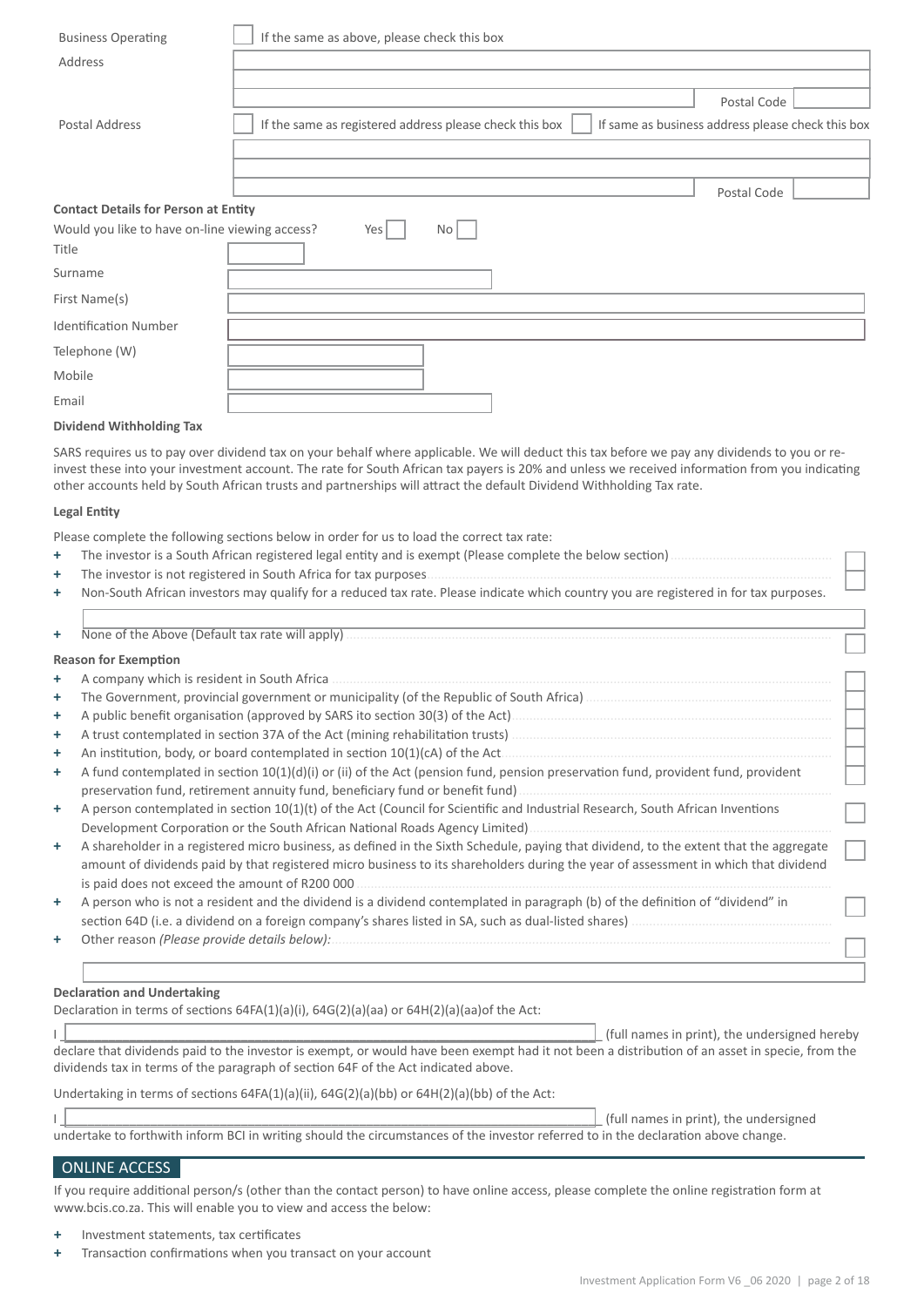## SECTION 2: INVESTMENT DETAILS

Fixed Administration Fee: R15 excluding VAT. (Applies to all accounts with balances of less than R100 000 at month end who do not transact online).

|                          |              |                                   | <b>Monthly</b>                       | $1$ -Initial<br>Advice Fee % | <sup>2.</sup> Ongoing           | <sup>3.</sup> Reinvest |        |
|--------------------------|--------------|-----------------------------------|--------------------------------------|------------------------------|---------------------------------|------------------------|--------|
| <b>Portfolio Name</b>    | <b>Class</b> | <b>Lump Sum</b><br>Investment (R) | <b>Debit Order</b><br>Investment (R) |                              | Annual<br><b>Advisory Fee %</b> | Re<br>invest           | Payout |
|                          |              |                                   |                                      |                              |                                 |                        |        |
|                          |              |                                   |                                      |                              |                                 |                        |        |
|                          |              |                                   |                                      |                              |                                 |                        |        |
|                          |              |                                   |                                      |                              |                                 |                        |        |
|                          |              |                                   |                                      |                              |                                 |                        |        |
| TOTAL INIVESTMENT AMOUNT |              |                                   |                                      |                              |                                 |                        |        |

TOTAL INVESTMENT AMOUNT

<sup>1</sup>. Refer to www.bcis.co.za for maximum fees applicable. Initial advice fee is deducted from the investment amount and paid to the advisor. <sup>2</sup>. Negotiable to a maximum of 1% per annum (excl. VAT). Advisory fees are withdrawn by way of unit redemption. The annual advice fee, if any, is in addition to the standard service charges and initial advice fee. If the initial fee exceeds 1.5%, the annual advisory fee may not exceed 0.5%

<sup>3.</sup> Income distributions of less than R300 will always be reinvested.

- **+** Please note: Clients should agree to all fees. If no fees are inserted above, 0% fees will be implemented. Please refer to www.bcis.co.za for fund information and maximum fees; or visit our webiste for the detailed Minimum Disclosure Documents - http://www.bcis.co.za/boutique-collective-investments/funds.
- **+** BCI levies a R15 (excl. Vat) monthly administration fee at the end of each month on all direct retail investor account balances less than R100 000, excluding those account balances that had online trading. The administration fee is in addition to the investment charges on the relevant portfolio(s).
- **+** BCI reserves the right to change the administration processes, charges and thresholds; subject to at least 3 months' notice to investors.

| Authorised signatory/ies                                                                       |                               |                                                   | Date                                                                                                                                     |                       |
|------------------------------------------------------------------------------------------------|-------------------------------|---------------------------------------------------|------------------------------------------------------------------------------------------------------------------------------------------|-----------------------|
| <b>SECTION 3: PAYMENT DETAILS</b>                                                              |                               |                                                   |                                                                                                                                          |                       |
| Source of funds (Where the funds for the investment is coming from)                            |                               |                                                   |                                                                                                                                          |                       |
| Capital/Savings                                                                                | <b>Business Income/Profit</b> | Donation                                          | <b>Investment Proceeds</b>                                                                                                               | Sale of Property      |
| Other/Specify                                                                                  |                               |                                                   |                                                                                                                                          |                       |
| Purpose of Investments (example: long term returns, saving toward retirement, education, etc.) |                               |                                                   |                                                                                                                                          |                       |
| <b>Method of payment</b>                                                                       |                               | Electronic / Internet transfer / Direct deposits* |                                                                                                                                          |                       |
|                                                                                                | Debit order                   | Once-off Debit order**                            | on                                                                                                                                       | (cut off time: 13:00) |
|                                                                                                |                               |                                                   | *If you and catedral algorized the categories had been detailed by an objected and concentration from her have an announced accessor the |                       |

### **\*If you prefer to do an electronic/internet transfer, banking details will be provided once your application form has been processed successfully. Proof of payment will be required.**

If selecting a once-off debit order, BCI will debit your account within five business days of receiving the application form and all relevant documents. The once-off debit order will take 40 days to clear. \*\* Once off debit collection is restricted to a maximum of R1 000 000 per investment. If your investment amount exceeds R1 000 000, you will need to transfer the amounts directly to our BCI operations account.

## SECTION 4: BANK DEBIT AUTHORITY

#### **Debit orders will be collected on the 1st or the 15th of each month.**

I hereby instruct and authorise BCI to draw direct debits against the bank account below. Debit orders can only be drawn from a South African bank account. The following accounts cannot be debited: an offshore, blocked rand, credit card, bond, or market-linked bank account.

| Account Holder                     |                                                                                                                                                                                                                                                                                                                                                                                        |
|------------------------------------|----------------------------------------------------------------------------------------------------------------------------------------------------------------------------------------------------------------------------------------------------------------------------------------------------------------------------------------------------------------------------------------|
| Name of Bank                       |                                                                                                                                                                                                                                                                                                                                                                                        |
| <b>Branch Name</b>                 | <b>Branch Code</b>                                                                                                                                                                                                                                                                                                                                                                     |
| Account Number                     |                                                                                                                                                                                                                                                                                                                                                                                        |
| Account Type                       | Current<br>Savings<br>Transmission                                                                                                                                                                                                                                                                                                                                                     |
| <b>Debit Order Details</b>         |                                                                                                                                                                                                                                                                                                                                                                                        |
| Total to be collected<br>R         | commencing on the $1st$<br>15th  <br>of<br>l or                                                                                                                                                                                                                                                                                                                                        |
|                                    | Debit orders are applied on the 1st or the 15th of each month. If the selected day falls on a weekend or public holiday it will be effected on<br>the next business day. The cut-off for all debit order notices to be processed in a particular month is by 14:00, five business days before the<br>selected day. Please note there is a 40 day clearance period on all debit orders. |
| Optional escalation rate per annum | 10.00%<br>15.00%<br>5.00%<br>Other<br>%                                                                                                                                                                                                                                                                                                                                                |
|                                    | If no escalation rate is completed, a 0% escalation will be applied.                                                                                                                                                                                                                                                                                                                   |
| Authorised signatory/ies           | Date                                                                                                                                                                                                                                                                                                                                                                                   |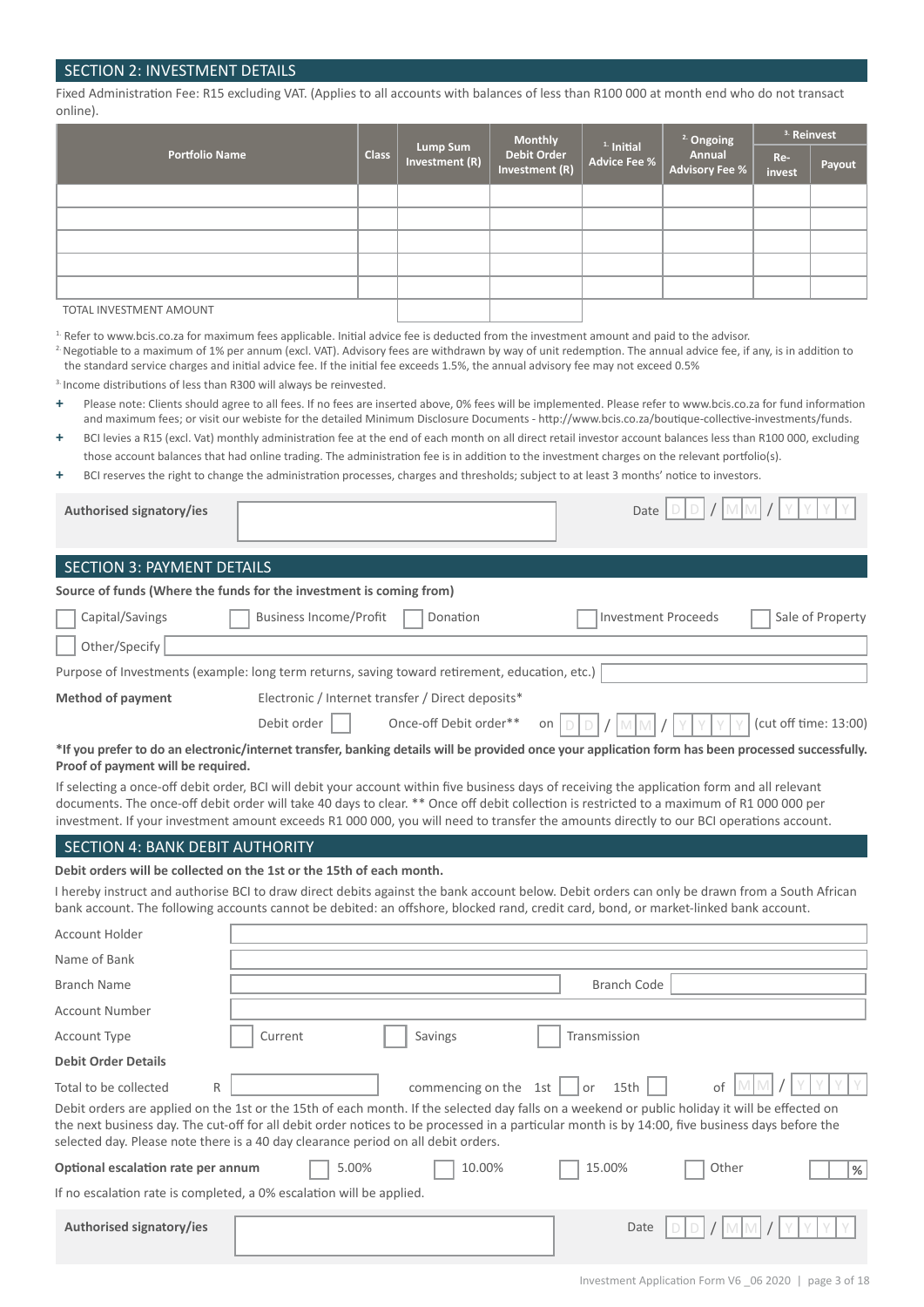## SECTION 5: INCOME INSTRUCTION

## **Regular Withdrawal Payments**

| <b>Payment Frequency</b>                                           | Monthly | Quarterly | Biannually | Annually |
|--------------------------------------------------------------------|---------|-----------|------------|----------|
| Start date $\boxed{D}$ $D$ / $\boxed{M}$ $M$ / $\boxed{Y}$ $Y$ $Y$ |         |           |            |          |

Participatory interests will be redeemed at the price calculated according to the requirements of the Collective Investment Schemes Control Act No 45 of 2002, and in line with the terms and conditions of the relevant Deeds and will be paid to the unitholder within 2 business days. Inter-bank rules may apply.

### **FROM FUND**

| <b>Portfolio Name</b>            | Amount per regular withdrawal $(R)$ | Percentage |  |  |   |
|----------------------------------|-------------------------------------|------------|--|--|---|
|                                  |                                     | or         |  |  | % |
|                                  |                                     | or         |  |  | % |
|                                  |                                     | or         |  |  | % |
| TOTAL TO BE WITHDRAWN PER PERIOD |                                     |            |  |  | % |

## SECTION 6: INVESTOR BANK ACCOUNT DETAILS (Account to be used for repurchase payments)

Please keep BCI informed of any changes in your banking details by completing the Investor Update Form.

| Account holder |         |         |                                                                                                                                             |
|----------------|---------|---------|---------------------------------------------------------------------------------------------------------------------------------------------|
| <b>Bank</b>    |         |         |                                                                                                                                             |
| Branch name    |         |         | Branch code                                                                                                                                 |
| Account number |         |         |                                                                                                                                             |
| Account type   | Current | Savings | Transmission                                                                                                                                |
|                |         |         | All noumants are mode clearatically to the quirement transmission area was heal consumt of the registered investor andy No noumants will be |

All payments are made electronically to the current, transmission or savings bank account of the registered investor only. No payments will be made to credit card or market-linked accounts. No Third Party bank accounts are permitted.

| SECTION 7: FINANCIAL ADVISOR DETAILS |  |  |  |  |  |
|--------------------------------------|--|--|--|--|--|
| Full name and surname                |  |  |  |  |  |
| FSP name (FSP)                       |  |  |  |  |  |
| FSP licence number                   |  |  |  |  |  |
| Financial advisor code               |  |  |  |  |  |
| Adviser email address                |  |  |  |  |  |

#### **Financial advisor FAIS declaration**

- 1. I/We have made the disclosures required in terms of the Collective Investment Schemes Control Act and Financial Advisory and Intermediary Services Act 37 of 2002 (FAIS) and subordinate legislation thereto, to the investor.
- 2. I have explained all fees that relate to this investment to the investor.
- 3. I understand and accept that the investor may write to BCI to cancel my fees.

| Signature of financial advisor | Date |
|--------------------------------|------|
|                                |      |

## **INVESTOR**

### **Discretionary mandate declaration**

This section is **only applicable if the FSP above holds a 'Category II' License** with the FSCA and is therefore an approved discretionary FSP. Where the FSP has a Category II FAIS License and the Client has mandated the FSP/Representative to act on his/her behalf in terms of a discretionary mandate, a copy of the discretionary mandate must be provided. BCI will not act on instructions from the FSP/Representative if not provided.

| I confirm that I have entered into a mandate with the above approved discretionary FSP.                                                      | Yes No |  |
|----------------------------------------------------------------------------------------------------------------------------------------------|--------|--|
| Lagree and understand that, in terms of the mandate, the FSP may give BCI investment instructions directly, and Lauthorise BCI to accept all |        |  |

| instructions, including electronic transactions, submitted by the FSP on my behalf. |  | $\Box$ Yes | $\Box$ No |  |
|-------------------------------------------------------------------------------------|--|------------|-----------|--|
|-------------------------------------------------------------------------------------|--|------------|-----------|--|

| Signature of investor(s) or legal guardian/ | $  \text{ Date }   \text{ D}   \text{ D}   /   \text{M}   \text{M}   /   \text{Y}   \text{Y}   \text{Y}   \text{Y}  .$ |  |  |  |  |  |
|---------------------------------------------|------------------------------------------------------------------------------------------------------------------------|--|--|--|--|--|
| Person acting on behalf of investor         |                                                                                                                        |  |  |  |  |  |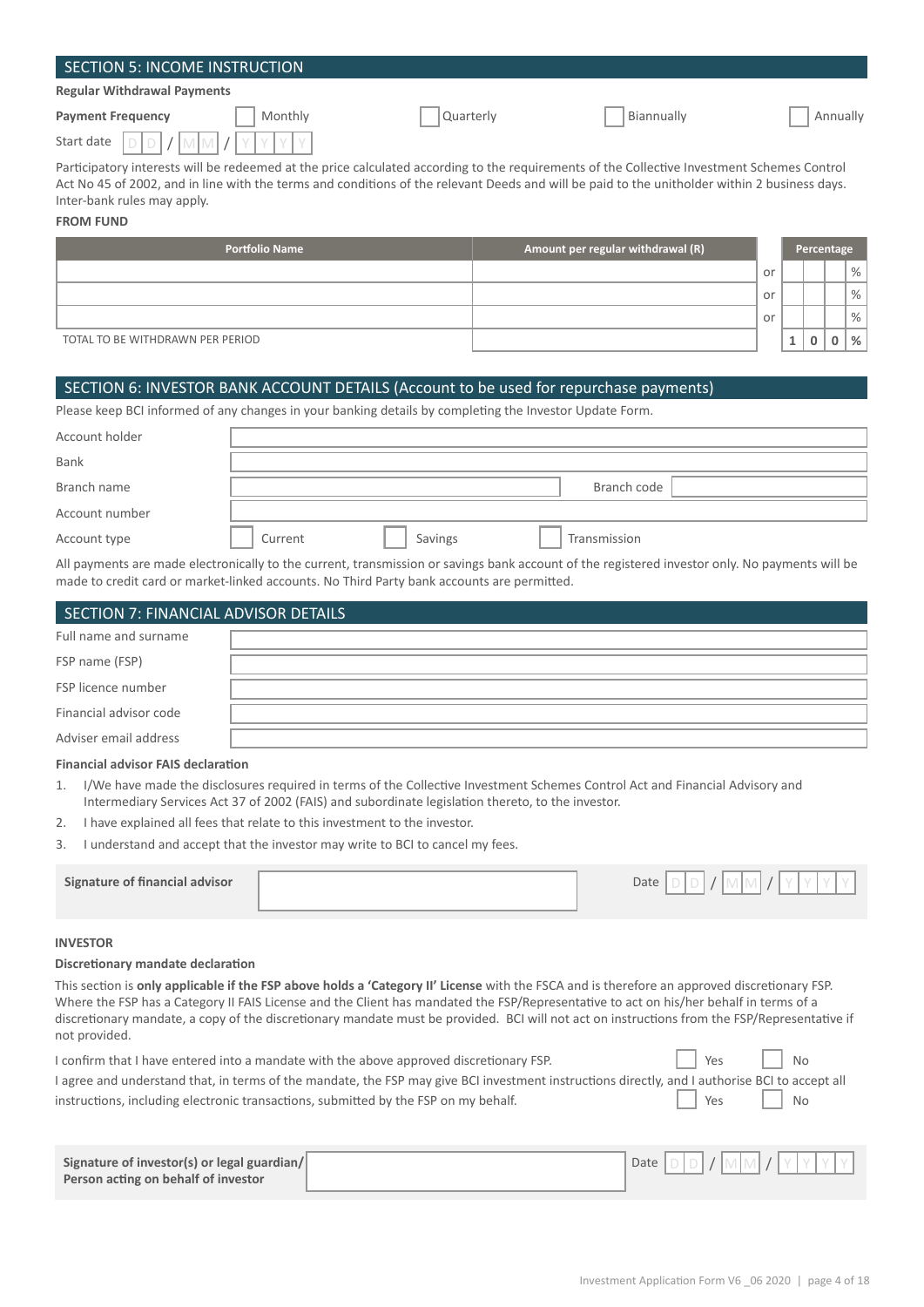## SECTION 8: INVESTOR DECLARATION

- **+** I/We confirm that all information provided in this form and all other documents signed by me in connection with this application, whether in my handwriting or not, are correct.
- **+** I/We confirm that all funds invested with BCI are not the proceeds of unlawful activities and that I have not contravened any anti-money laundering and tax legislation. I have complied with and will continue to comply with all relevant legislation, including but not limited to FICA and the Income Tax Act.
- **+** I/We are responsible for the accuracy and completeness of all answers, statements or other information provided by me or on my behalf.
- **+** I/We have not received advice from BCI in respect of this application.
- **+** I/We confirm that BCI may accept instructions from my financial adviser or any authorised third party who has been appointed and authorised by me in writing.
- **+** I/We confirm that BCI may accept instructions in the prescribed format by facsimile or via other electronic means.
- **+** I/We confirm that my appointed financial adviser will have access to my investment details.
- **+** I/We have read and understood the Fees and Fund Information.
- **+** I/We have read, understood and agree to the Terms and Conditions.
- **+** I/We accept full responsibility for informing BCI of any changes in current identification information provided (e.g. change of address, surname change, contact particulars, banking details etc.) on the prescribed form.
- **+** I/We acknowledge that BCI will not be held liable for delays or losses incurred due to incomplete or inaccurate information on the application forms or insufficient or incorrect submission of FICA information nor for any instruction not received by BCI. I also acknowledge that BCI will not be held liable for delays or losses incurred due to delays caused by the financial advisor.
- **+** I/We confirm that I/we have received the disclosure information (as made mention of in the attached fund fact sheets), as required by Section 3 of the Collective Investment Schemes Control Act No 45 of 2002 and agree to be bound by it. I/We are aware that I/we can request the Supplemental Trust Deed from BCI.
- **+** I/We hereby confirm that we have received a copy of and reviewed the portfolio's Minimum Disclosure Document, which contains all minimum disclosure information.
- **+** I/We confirm that I have accessed and calculated the Effective Annual Cost on **[www.bcis.co.za](http://www.bcis.co.za)**

The Effective Annual Cost (EAC) is a measure which has been introduced to allow you to compare the charges you incur and their impact on investment returns when you invest in different Financial Products. It is expressed as an annualised percentage. The EAC is made up of four components, which are added together, as shown on the BCI website (**www.bcis.co.za**). The effect of some of the charges may vary, depending on your investment period. The EAC calculation assumes that an investor terminates his or her investment in the Financial Product at the end of the relevant periods shown in the table.

## **Authorised signatory/ies**



## **TERMS AND CONDITIONS**

Boutique Collective Investments (RF) (Pty) Ltd administers the BCI unit trusts. It is authorised to do so as a Manager, in terms of the Collective Investment Schemes Control Act. In this document it will be referred to as "BCI".

- 1. This application and the Deed will form the agreement between the investor and BCI. The agreement will be administered in terms of the Collective Investment Schemes Control Act, No 45 of 2002 ("The Act").
- 2. The investor applies to invest in the Collective Investments managed by BCI in accordance with the provisions of BCI at the ruling purchase price at the close of business on the date of receipt of the funds by BCI, or being placed in receipt of this application, whichever is the later, provided it is received by the daily cut-off time of 14h00 / Money Market Funds: 11h30 (South African time). If received after 14h00 / Money Market Funds: 11h30 (South African time) then the following business day's ruling prices shall be used to calculate the purchase value of the investment. Withdrawal, transfers may be delayed if assets have to be liquidated.
- 3. The risk profile of the investment has been explained to the investor in terms of the underlying assets (equities, bonds and cash). Collective Investments should be considered a medium to long-term investment. Collective Investments are sold at ruling prices. Forward pricing is used to determine the net asset value. Commission and incentives may be paid and are included in the overall costs. The value of the participatory interests may go down as well as up and past performance is not necessarily a guide to the future performance. BCI is a member of the Association for Savings & Investments SA ("ASISA"). BCI does not provide any guarantee in respect to the capital or return of any portfolio.
- 4. A fully completed application form and additional supporting documents as required by BCI must be received before 14h00 to be transacted at the NAV price for that day. Money Market Funds must be received before 11h30. BCI will not proceed with any transaction if there is any doubt as to the validity of any signatures or if BCI deem the instruction to be incomplete in any way. An instruction will be deemed to be complete on receipt of cleared identifiable funds in the bank account and all required documentation.
- 5. Participatory interests ("units") are priced using the forward pricing method, and prices are calculated on a Net Asset Value (NAV) basis. The NAV price is the price at which you can buy or sell units. NAV can be defined as the total market value of all assets in the fund, including any income accruals, less any permissible deductions in terms of the Act, divided by the number of units in issue.
- 6. The funds are priced daily at 15h00. Fund of Funds are priced at 08h00 (T+1). In the event that a withdrawal instructions on any specific day is more than 5% of the portfolio's net asset value, then we retain the right to delay the effective date of such instruction(s) by up to 20 business days in order to raise the required liquidity for these instructions.
- 7. The manager may borrow up to 10% of the value of the fund where insufficient liquidity exists in a fund, or where assets cannot be realised to repurchase or cancel participatory interests.
- 8. The Annual Management Charge accrues daily and is paid monthly in arrears on the first Business Day of each month.
- 9. BCI will not be liable for any loss incurred due to incorrect information being supplied by the investor or the financial advisor.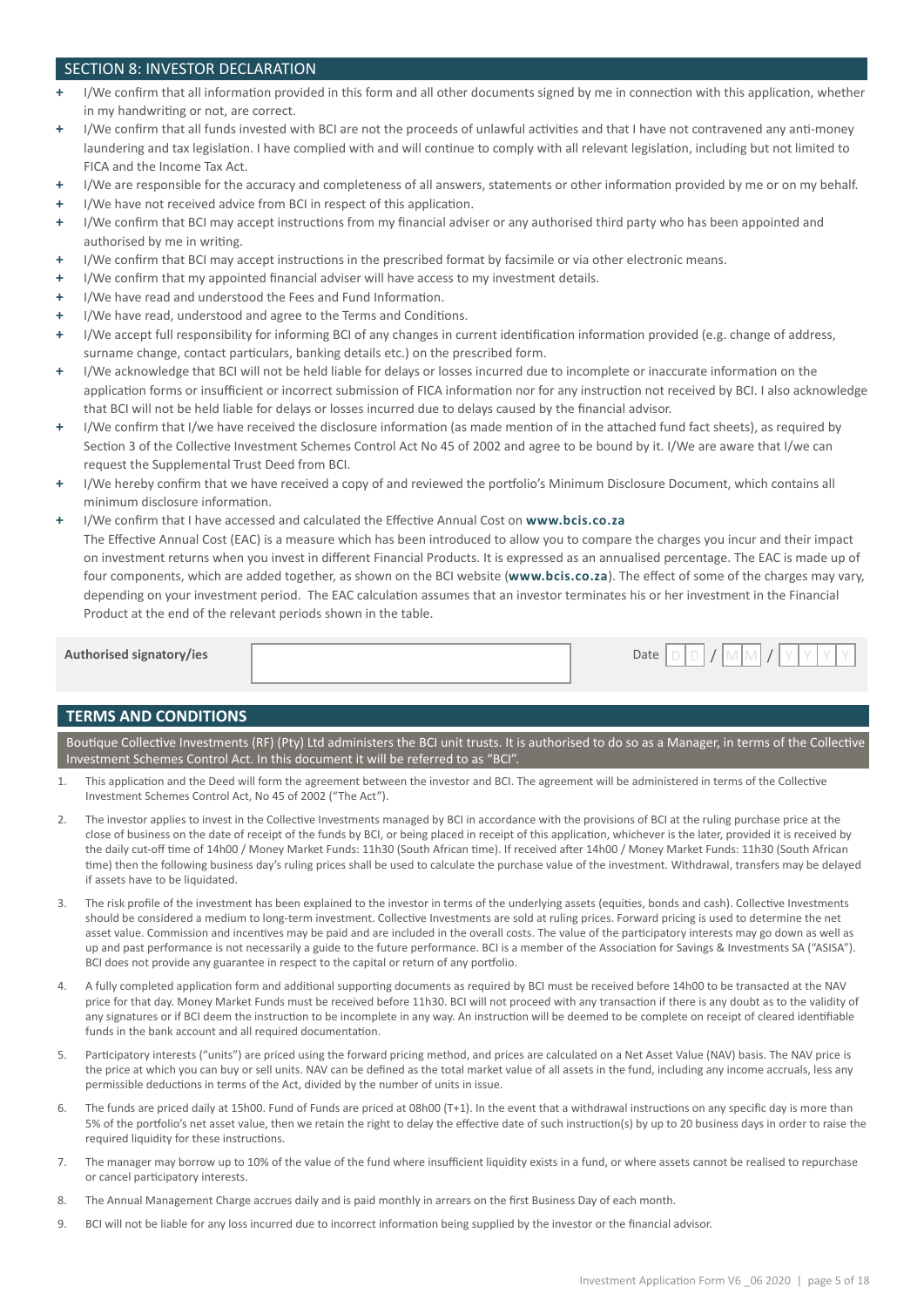- 10. Without prejudice to any other rights which BCI may have in terms hereof or at law, the investor agrees that BCI shall be entitled to recover from the investor any amount of money paid to the investor which the investor is not entitled to for whatsoever reason, including interest thereon.
- 11. Should BCI be prevented from fulfilling any of its obligations in terms of this application as a result of an event not within the reasonable control of BCI, those obligations shall be deemed to have been suspended to the extent that and for as long as BCI is prevented from fulfilling those obligations.
- 12. In the event of participatory interests being redeemed, payment will only be made into the investor's bank account as set out in the banking details' section.
- 13. All fees and expenses applicable to the investment as explained to the investor shall be deducted from the investments.
- 14. All payments will be electronically transferred into the bank account of the investor only. In the case of third party (legal guardian/person acting on behalf) withdrawal requests, the investor indemnifies BCI against any loss, damage, cost or claim arising or connected with such payment.
- 15. BCI is committed to ensuring that the principles of Treating Clients Fairly is applied across all business activities. The fair treatment of clients and excellent provision of client service is essential to the success of BCI. Should you wish to lodge a complaint regarding the services being provided, please refer to our complaints procedure on www.bcis.co.za or alternatively send an email to us at complaints@bcis.co.za.
- 16. Redemptions: BCI reserves the right to repurchase to the client's bank account unit balances with a market value less than R1 000 and close the investment account.
- 17. Unclaimed assets: As member of the Association for Savings and Investment SA ("ASISA"), BCI follow ASISA's Unclaimed Assets Standard. It is the investor's responsibility to inform BCI of any changes in personal information and to ensure BCI has their most up to date contact details in order to avoid an investment becoming an unclaimed asset. In the event that the client becomes unreachable or any payment due to the client is rejected (e.g returned income distributions payments, returned redemption payments) by the receiving bank, the client's investment will be regarded as an unclaimed asset. In the event of assets being unclaimed BCI will take necessary actions to trace customers by using any contact details which may be available on our internal database or external information providers, internet search engines and social media. In the event that the tracing proves to be unsuccessful, any reasonable direct administrative and tracing costs may be recovered from the investor. By attaching your signature to this application form, you consent to using your personal information to facilitate tracing where required. Unclaimed assets will continue to be invested in the portfolio until such time the assets are claimed or transferred to another portfolio with the Authority's or client's consent.
- 18. By signing this application form you agree to the following: In the event that the portfolio that you are invested is ever winded up in terms of s102 of the CIS Act and we are unable to trace you or your bank account is inactive, then you hereby authorize us to switch your investment to a money market fund on our CIS scheme without any additional authorization.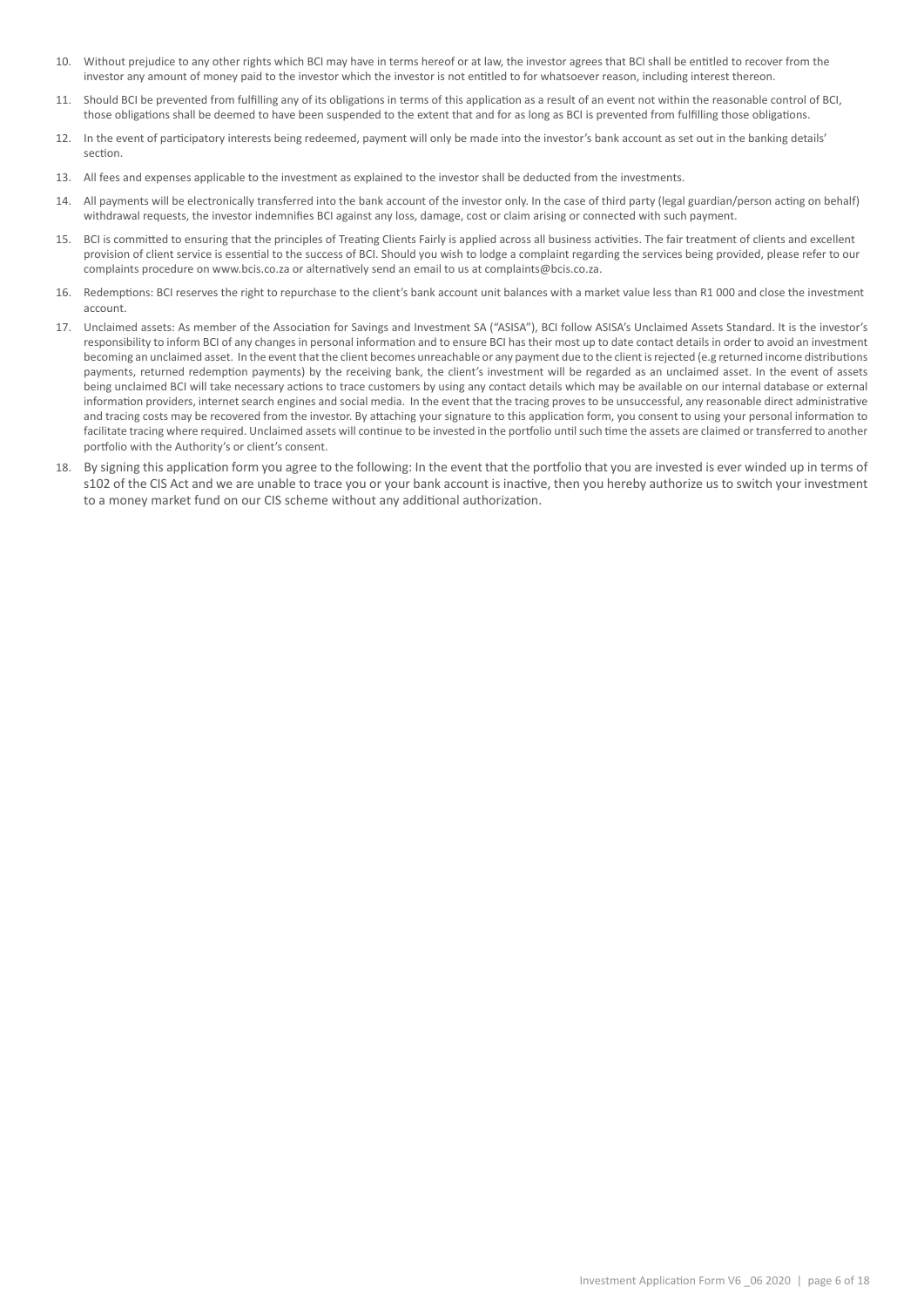## **ANNEXURE A**

## BENEFICIAL OWNERS / RELATED PARTIES

Boutique Collective Investments (RF) (Pty) Ltd administers the BCI unit trusts. It is authorised to do so as a Manager, in terms of the Collective Investment Schemes Control Act. In this document it will be referred to as "BCI".

## **REPRESENTATIVES ACTING ON BEHALF OF THE INSTITUTIONAL INVESTOR / LEGAL ENTITY**

## **Important Information**

The Financial Intelligence Centre Act no. 38 of 2001 (FICA) obliges BCI to verify the identity of its clients. Each of the following **natural persons**  must complete this annexure A and provide a clear copy of ID:

- **+** If the legal entity is an **UNLISTED COMPANY**, complete the below for all directors and all authorised signatories.
- **+** Does any natural person hold more than 25% of the company shares? (Provide confirmation of shareholding) If yes, complete the below for all persons holding more than 25% shareholding. Yes | | No
- **+** If the shareholder having more than 25% shareholding is a Trust or a Legal Person confirm if any natural person of that Trust or Legal Person holds more than 25% shareholding. Yes | No

If yes, complete below for all natural persons holding more than 25%

- (Provide confirmation of shareholding)
- **+** If the legal entity is a **LISTED COMPANY,** complete the below for all authorised signatories.
- **+** If the legal entity is a **TRUST**, complete the below for each trustee, each beneficiary and the founder of the Trust and all authorised signatories.
- **+** If the legal entity is a **PARTNERSHIP** or a **CLOSE CORPORATION**, complete the below for every partner, member and authorised signatories.
- **+** If the legal entity is **OTHER LEGAL ENTITY** (Clubs, churches, unions, etc), complete the below for every authorised signatories.
- **+** If any natural person is appointed as per discretionary mandate, complete the below for mandated person.
- **+** If any natural person has power of attorney who is authorised to represent or act on behalf of the legal entity, complete the below for the person who holds power of attorney.

## NATURAL PERSON

## **Type (Complete for each natural person)**

| Full Name(s) & Surname /<br>and Physical Address                                                                                                                  | Date of Birth | <b>Identification number</b><br>/ Passport number (if<br>foreign national) | <b>Income Tax</b><br>Reference number | Nationality               |
|-------------------------------------------------------------------------------------------------------------------------------------------------------------------|---------------|----------------------------------------------------------------------------|---------------------------------------|---------------------------|
| 1.                                                                                                                                                                |               |                                                                            |                                       |                           |
| Physical Address:                                                                                                                                                 |               |                                                                            |                                       |                           |
|                                                                                                                                                                   |               |                                                                            |                                       |                           |
| Telephone (H)                                                                                                                                                     | Telephone (W) |                                                                            | Mobile                                |                           |
| <b>Authorised Signatory</b>                                                                                                                                       |               | Beneficiary                                                                |                                       | Controlling Person        |
| Founder                                                                                                                                                           |               | Mandate                                                                    |                                       | Partner                   |
| Power of Attorney                                                                                                                                                 |               | Shareholder                                                                |                                       | Trustee                   |
| Are you a Foreign Prominent Public Official ("FPPO") or a Domestic Prominent Influential Person ("DPIP")?<br>(Refer to definition of FPPO and DPIP in Annexure C) |               |                                                                            |                                       | Yes<br>No                 |
| If yes, please specify                                                                                                                                            |               |                                                                            |                                       |                           |
|                                                                                                                                                                   |               |                                                                            |                                       |                           |
| $\vert$ 2.                                                                                                                                                        |               |                                                                            |                                       |                           |
| Physical Address:                                                                                                                                                 |               |                                                                            |                                       |                           |
|                                                                                                                                                                   |               |                                                                            |                                       |                           |
| Telephone (H)                                                                                                                                                     | Telephone (W) |                                                                            | Mobile                                |                           |
| Authorised Signatory                                                                                                                                              |               | Beneficiary                                                                |                                       | Controlling Person        |
| Founder                                                                                                                                                           |               | Mandate                                                                    |                                       | Partner                   |
| Power of Attorney                                                                                                                                                 |               | Shareholder                                                                |                                       | Trustee                   |
| Are you a Foreign Prominent Public Official ("FPPO") or a Domestic Prominent Influential Person ("DPIP")?<br>(Refer to definition of FPPO and DPIP in Annexure C) |               |                                                                            |                                       | Yes<br><b>No</b>          |
| If yes, please specify                                                                                                                                            |               |                                                                            |                                       |                           |
|                                                                                                                                                                   |               |                                                                            |                                       |                           |
| 3.                                                                                                                                                                |               |                                                                            |                                       |                           |
| Physical Address:                                                                                                                                                 |               |                                                                            |                                       |                           |
|                                                                                                                                                                   |               |                                                                            |                                       |                           |
| Telephone (H)                                                                                                                                                     | Telephone (W) |                                                                            | Mobile                                |                           |
| <b>Authorised Signatory</b>                                                                                                                                       |               | Beneficiary                                                                |                                       | <b>Controlling Person</b> |
| Founder                                                                                                                                                           |               | Mandate                                                                    |                                       | Partner                   |
| Power of Attorney                                                                                                                                                 |               | Shareholder                                                                |                                       | Trustee                   |
| Are you a Foreign Prominent Public Official ("FPPO") or a Domestic Prominent Influential Person ("DPIP")?<br>(Refer to definition of FPPO and DPIP in Annexure C) |               |                                                                            |                                       | Yes<br><b>No</b>          |
| If yes, please specify                                                                                                                                            |               |                                                                            |                                       |                           |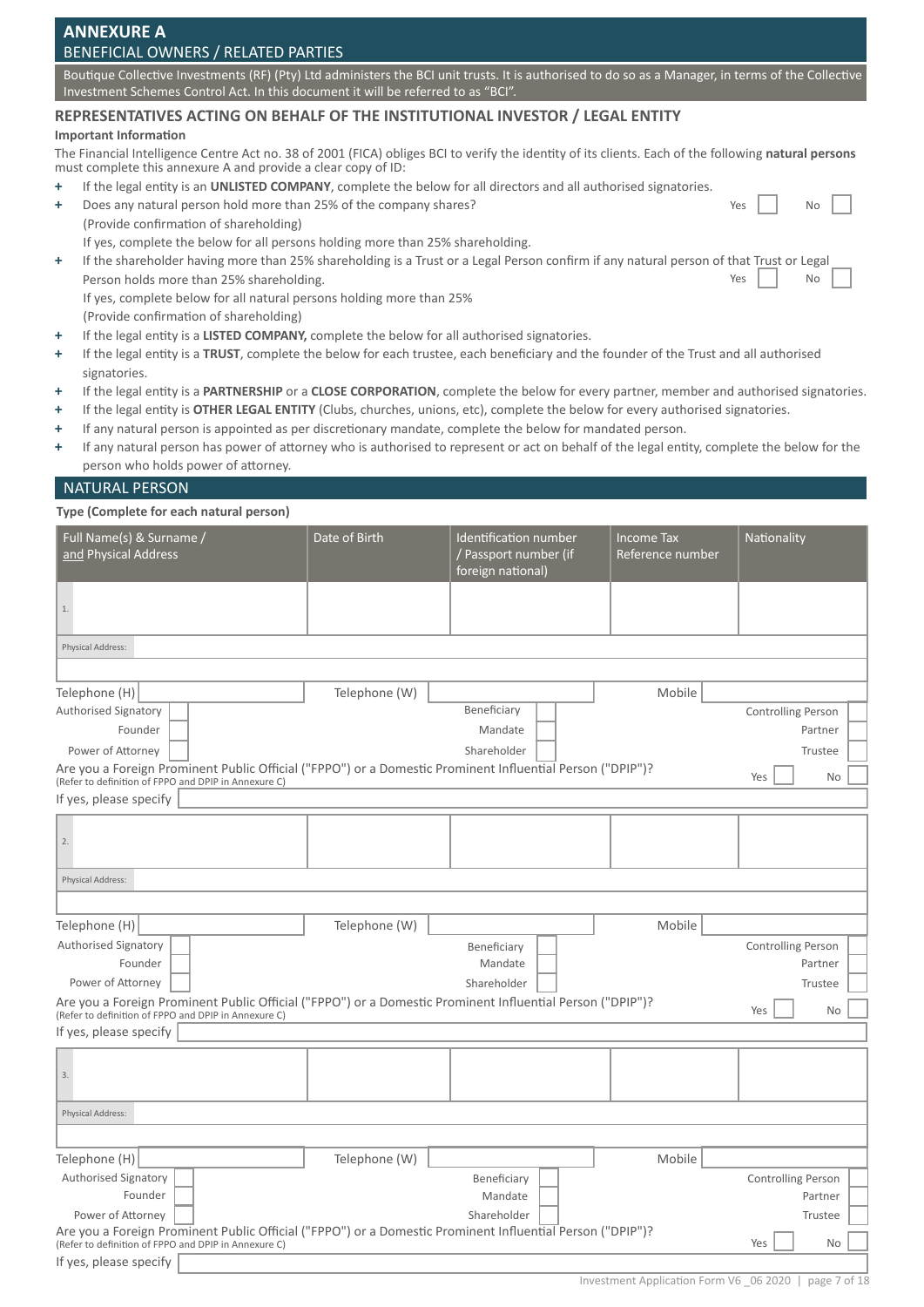

## **ANNEXURE B**

## TAX RESIDENCY SELF CERTIFICATION

Boutique Collective Investments (RF) (Pty) Ltd administers the BCI unit trusts. It is authorised to do so as a Manager, in terms of the Collective Investment Schemes Control Act. In this document it will be referred to as "BCI".

#### **IMPORTANT INFORMATION**

- 1. Please note that this form must be completed if you are investing on behalf of an entity (i.e. a juristic person, not an individual).
- 2. Tax regulations require us to collect information about each investor's tax residency. Tax regulations refers to regulations created to enable automatic exchange of information and include Foreign Account Tax Compliance Act (FATCA), and the OECD Common Reporting Standard (CRS) for Automatic Exchange of Financial Account Information.
- 3. Please complete all relevant sections of this Annexure in order to process this investment.
- 4. Any correction changes to the application must be initialled by the investor.

## SECTION 1: ENTITY DETAILS

BCI Investor Number/ Client Account Number (if applicable)

Registered name of legal entity

Registration Number

## SECTION 2: TAX RESIDENCY

If your organisation has more than one country of tax residency, please complete one self-certification form for each country.

2.1. Country in which organisation is resident for tax purposes

2.2. Tax Identification Number of your organisation\*

\*If you are unable to provide a Tax Indentification Number, please tick one of the following reasons below:

- TIN not issued by jurisdiction; or
- TIN not required under domestic law; or
- Not required to register for tax.

## SECTION 3: FATCA CLASSIFICATION

1. Please select the appropriate classification (only one) for FATCA purposes from the list below, with reference to the tax residency stated above:

If your organisation is a Financial Institution<sup>2</sup>, please specify which type:

 $\vert\phantom{a} \vert$  South African Financial Institution<sup>7</sup> or a Partner Jurisdiction Financial Institution<sup>7</sup>

 Please provide GIIN No: Participating Foreign (ie. Non-US) Financial Institution<sup>4</sup> (in a non-IGA jurisdiction) Please provide GIIN No:

- Non-Participating Foreign (ie. Non-US) Financial Institution<sup>3</sup>
- | | Financial Institution resident in the USA or in a US Territory<sup>5</sup> (Please complete point 2 below for US Tax Residents)
- Exempt Beneficial Owner<sup>6</sup>

| | Deemed Compliant Foreign (ie. Non-US) Financial Institution<sup>8</sup> (besides those listed above)

If your organisation is not a Financial Institution<sup>2</sup>, please specify the entity's FATCA status below:

Active Non-Financial Foreign (ie. Non-US) Entity9

- Passive Non-Financial Foreign (ie. Non-US) Entity<sup>10</sup> (If you tick this box, you must also complete Section 5 for each of your Controlling Persons)
- 2. Complete this only if your organisation is a US Tax Resident

Specified US Person<sup>1</sup> Yes No

## SECTION 4: COMMON REPORTING STANDARD (CRS) CLASSIFICATION

#### **Please tick only one box in this section with reference to the tax residency stated in 2.1 above**

Entity which is regularly traded on an established securities market or affiliated thereto, a Governmental Entity or an International Organisation.

Financial Institution<sup>11</sup> (this includes Non-Reporting Financial Institutions<sup>16</sup> such as a pension scheme, government entity, international

organisation and other entities listed in Explanatory Note 16).

| A non-participating professionally managed Investment Entity. (If you tick this box, you must also complete Section 5 for each of your |
|----------------------------------------------------------------------------------------------------------------------------------------|
| Controlling Persons).                                                                                                                  |

Active Non-Financial Entity<sup>13</sup>.

Passive Non-Financial Entity<sup>12</sup> (If you tick this box, you must also complete Section 5 for each of your Controlling Persons).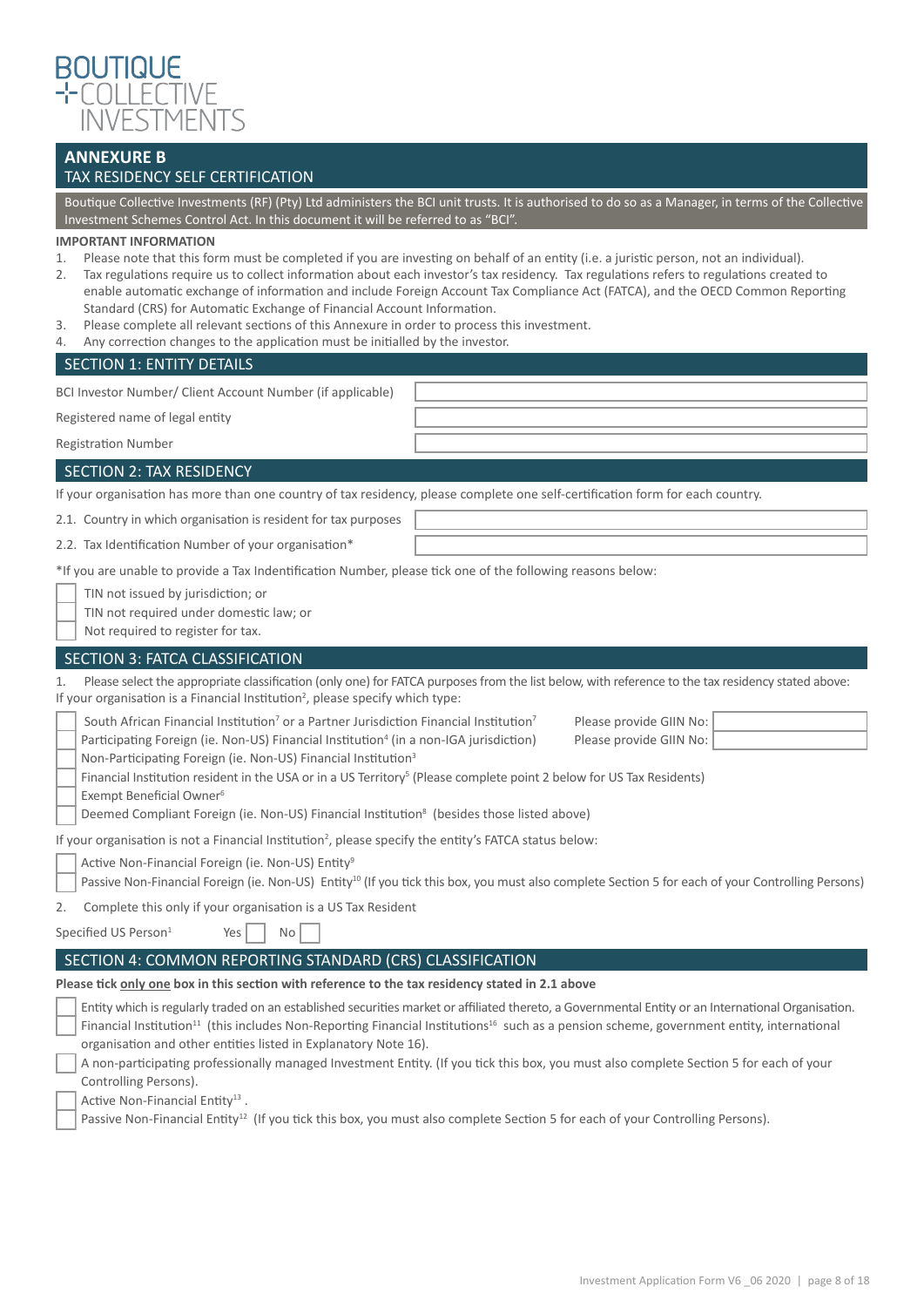## SECTION 5: SELF-CERTIFICATION FOR CONTROLLING PERSONS

## **Complete this only if you have ticked the relevant box in section 3 or section 4:**

## (Section 3: Passive Non-Financial Foreign Entity<sup>10</sup> or Section 4: Passive Non-Financial Entity<sup>12</sup> or Section 4: A professionally managed **Investment Entity<sup>14</sup> outside of a CRS Participating Jurisdiction<sup>15</sup>)**

The term "Controlling Persons" means the natural persons who exercise control over an Entity. In the case of a trust, such term means the settlor, the trustees, the protector (if any), the beneficiaries, and any other natural person exercising ultimate effective control over the trust, and in the case of a legal arrangement other than a trust, such term means persons in equivalent or similar positions. The term "Controlling

| $1.$<br>Physical Address:<br>Postal Address:<br>*If you are unable to provide a Tax Indentification Number, please tick one of the following reasons below:<br>TIN not issued by jurisdiction<br>TIN not required under domestic law<br>Not required to register for tax<br>2.<br>Physical Address:<br>Postal Address:<br>*If you are unable to provide a Tax Indentification Number, please tick one of the following reasons below:<br>TIN not issued by jurisdiction<br>TIN not required under domestic law<br>Not required to register for tax<br>3.<br>Physical Address:<br>Postal Address:<br>*If you are unable to provide a Tax Indentification Number, please tick one of the following reasons below:<br>TIN not issued by jurisdiction<br>TIN not required under domestic law<br>Not required to register for tax<br>4.<br>Physical Address:<br>Postal Address: | First Name & Surname /<br>Registered Name and<br>Physical Address & Postal Address | Country of Birth /<br>Incorporation and Date<br>of Birth / Registration | Identification number /<br>Registration number /<br>Social Security number | Tax Identification<br>number* | Country(ies) of<br><b>Tax Residence</b> |
|----------------------------------------------------------------------------------------------------------------------------------------------------------------------------------------------------------------------------------------------------------------------------------------------------------------------------------------------------------------------------------------------------------------------------------------------------------------------------------------------------------------------------------------------------------------------------------------------------------------------------------------------------------------------------------------------------------------------------------------------------------------------------------------------------------------------------------------------------------------------------|------------------------------------------------------------------------------------|-------------------------------------------------------------------------|----------------------------------------------------------------------------|-------------------------------|-----------------------------------------|
|                                                                                                                                                                                                                                                                                                                                                                                                                                                                                                                                                                                                                                                                                                                                                                                                                                                                            |                                                                                    |                                                                         |                                                                            |                               |                                         |
|                                                                                                                                                                                                                                                                                                                                                                                                                                                                                                                                                                                                                                                                                                                                                                                                                                                                            |                                                                                    |                                                                         |                                                                            |                               |                                         |
|                                                                                                                                                                                                                                                                                                                                                                                                                                                                                                                                                                                                                                                                                                                                                                                                                                                                            |                                                                                    |                                                                         |                                                                            |                               |                                         |
|                                                                                                                                                                                                                                                                                                                                                                                                                                                                                                                                                                                                                                                                                                                                                                                                                                                                            |                                                                                    |                                                                         |                                                                            |                               |                                         |
|                                                                                                                                                                                                                                                                                                                                                                                                                                                                                                                                                                                                                                                                                                                                                                                                                                                                            |                                                                                    |                                                                         |                                                                            |                               |                                         |
|                                                                                                                                                                                                                                                                                                                                                                                                                                                                                                                                                                                                                                                                                                                                                                                                                                                                            |                                                                                    |                                                                         |                                                                            |                               |                                         |
|                                                                                                                                                                                                                                                                                                                                                                                                                                                                                                                                                                                                                                                                                                                                                                                                                                                                            |                                                                                    |                                                                         |                                                                            |                               |                                         |
|                                                                                                                                                                                                                                                                                                                                                                                                                                                                                                                                                                                                                                                                                                                                                                                                                                                                            |                                                                                    |                                                                         |                                                                            |                               |                                         |
|                                                                                                                                                                                                                                                                                                                                                                                                                                                                                                                                                                                                                                                                                                                                                                                                                                                                            |                                                                                    |                                                                         |                                                                            |                               |                                         |
|                                                                                                                                                                                                                                                                                                                                                                                                                                                                                                                                                                                                                                                                                                                                                                                                                                                                            |                                                                                    |                                                                         |                                                                            |                               |                                         |
|                                                                                                                                                                                                                                                                                                                                                                                                                                                                                                                                                                                                                                                                                                                                                                                                                                                                            |                                                                                    |                                                                         |                                                                            |                               |                                         |
|                                                                                                                                                                                                                                                                                                                                                                                                                                                                                                                                                                                                                                                                                                                                                                                                                                                                            |                                                                                    |                                                                         |                                                                            |                               |                                         |
|                                                                                                                                                                                                                                                                                                                                                                                                                                                                                                                                                                                                                                                                                                                                                                                                                                                                            |                                                                                    |                                                                         |                                                                            |                               |                                         |
|                                                                                                                                                                                                                                                                                                                                                                                                                                                                                                                                                                                                                                                                                                                                                                                                                                                                            |                                                                                    |                                                                         |                                                                            |                               |                                         |
|                                                                                                                                                                                                                                                                                                                                                                                                                                                                                                                                                                                                                                                                                                                                                                                                                                                                            |                                                                                    |                                                                         |                                                                            |                               |                                         |
|                                                                                                                                                                                                                                                                                                                                                                                                                                                                                                                                                                                                                                                                                                                                                                                                                                                                            |                                                                                    |                                                                         |                                                                            |                               |                                         |
|                                                                                                                                                                                                                                                                                                                                                                                                                                                                                                                                                                                                                                                                                                                                                                                                                                                                            |                                                                                    |                                                                         |                                                                            |                               |                                         |
|                                                                                                                                                                                                                                                                                                                                                                                                                                                                                                                                                                                                                                                                                                                                                                                                                                                                            |                                                                                    |                                                                         |                                                                            |                               |                                         |
|                                                                                                                                                                                                                                                                                                                                                                                                                                                                                                                                                                                                                                                                                                                                                                                                                                                                            |                                                                                    |                                                                         |                                                                            |                               |                                         |
|                                                                                                                                                                                                                                                                                                                                                                                                                                                                                                                                                                                                                                                                                                                                                                                                                                                                            |                                                                                    |                                                                         |                                                                            |                               |                                         |
| *If you are unable to provide a Tax Indentification Number, please tick one of the following reasons below:                                                                                                                                                                                                                                                                                                                                                                                                                                                                                                                                                                                                                                                                                                                                                                |                                                                                    |                                                                         |                                                                            |                               |                                         |

| <b>THE HOL ISSUED BY JUILSUILLION</b>                                                                      | THE HOLTCHGHLOG GHUCH GOTHCSCIC REVE |  | <b>NOTIC QUILCO TO I CARGO TOI TOI TO</b> |  |  |  |  |  |  |
|------------------------------------------------------------------------------------------------------------|--------------------------------------|--|-------------------------------------------|--|--|--|--|--|--|
|                                                                                                            |                                      |  |                                           |  |  |  |  |  |  |
| Physical Address:                                                                                          |                                      |  |                                           |  |  |  |  |  |  |
|                                                                                                            |                                      |  |                                           |  |  |  |  |  |  |
| Postal Address:                                                                                            |                                      |  |                                           |  |  |  |  |  |  |
|                                                                                                            |                                      |  |                                           |  |  |  |  |  |  |
| *If you are unable to provide a Tax Indetification Number, please tick one of the following reasons below: |                                      |  |                                           |  |  |  |  |  |  |

TIN not issued by jurisdiction  $\vert \vert$  TIN not required under domestic law  $\vert \vert$  Not required to register for tax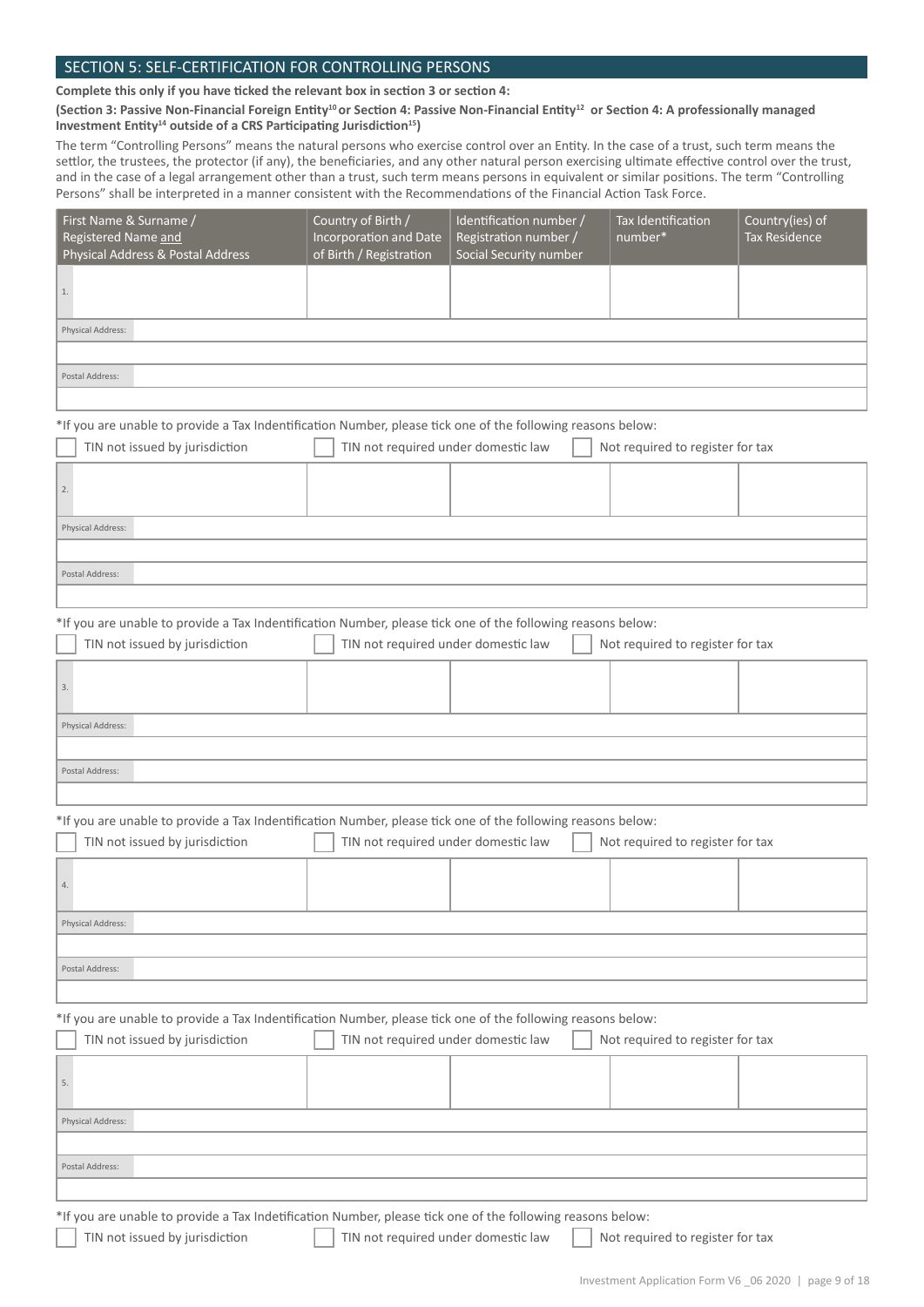## SECTION 6: DECLARATION

### **Declaration**

I hereby declare that the information provided on this form, to the best of my knowledge, is accurate and complete.

#### **Authorised signatory**

| Full Name, surname and position | Signature | Date signed |
|---------------------------------|-----------|-------------|
|                                 |           |             |

#### **Classifications under FATCA**

#### **1 Specified U.S. Person means a U.S. Person, other than:**

(i) a corporation the stock of which is regularly traded on one or more established securities markets; (ii) any corporation that is a member of the same expanded affiliated group, as defined in section 1471(e)(2) of the U.S. Internal Revenue Code, as a corporation described in clause (i); (iii) the United States or any wholly owned agency or instrumentality thereof; (iv) any State of the United States, any U.S. Territory, any political subdivision of any of the foregoing, or any wholly owned agency or instrumentality of any one or more of the foregoing; (v) any organisation exempt from taxation under section 501(a) of the U.S. Internal Revenue Code or an individual retirement plan as defined in section 7701(a)(37) of the U.S. Internal Revenue Code; (vi) any bank as defined in section 581 of the U.S. Internal Revenue Code; (vii) any real estate investment trust as defined in 12 section 856 of the U.S. Internal Revenue Code; (viii) any regulated investment company as defined in section 851 of the U.S. Internal Revenue Code or any entity registered with the U.S. Securities and Exchange Commission under the Investment Company Act of 1940 (15 U.S.C. 80a-64); (ix) any common trust fund as defined in section 584(a) of the U.S. Internal Revenue Code; (x) any trust that is exempt from tax under section 664(c) of the U.S. Internal Revenue Code or that is described in section 4947(a)(1) of the U.S. Internal Revenue Code; (xi) a dealer in securities, commodities, or derivative financial instruments (including notional principal contracts, futures, forwards, and options) that is registered as such under the laws of the United States or any State; (xii) a broker as defined in section 6045(c) of the U.S. Internal Revenue Code; or (xiii) any tax-exempt trust under a plan that is described in section 403(b) or section 457(g) of the U.S. Internal Revenue Code.

The term **"U.S. Person**" means a U.S. citizen or resident individual, a partnership or corporation organised in the United States or under the laws of the United States or any State thereof, a trust if (i) a court within the United States would have authority under applicable law to render orders or judgments concerning substantially all issues regarding administration of the trust, and (ii) one or more U.S. persons have the authority to control all substantial decisions of the trust, or an estate of a decedent that is a citizen or resident of the United States. This subparagraph 1(ee) shall be interpreted in accordance with the U.S. Internal Revenue Code.

#### **2 Financial Institution**

The term "Financial Institution" means a Custodial Institution<sup>17</sup>, a Depository Institution<sup>18</sup>, an Investment Entity<sup>19</sup>, or Specified Insurance Company<sup>20</sup>.

#### **3 Non-Participating Financial Institution**

The term Non Participating Financial Institution means a financial institution that is located in a jurisdiction that does not have an intergovernmental agreement with the US (IRS)

#### **4 Participating Foreign Financial Institution**

The term Participating FFI means a Financial Institution that has agreed to comply with the requirements of an FFI Agreement. including a Financial Institution described in a Model 2 IGA that has agreed to comply with the requirements of an FFI Agreement. The term Participating FFI also includes a qualified intermediary branch of a Reporting U.S. Financial Institution, unless such branch is a Reporting Model 1 FFI. For purposes of this definition, the term FFI Agreement means an agreement that sets forth the requirements for a Financial Institution to be treated as complying with the requirements of section 1471(b) of the U.S. Internal Revenue Code. In addition, for purposes of this definition, the term Model 2 IGA means an arrangement between the United States or the Treasury Department and a non-U.S. government or one or more agencies thereof to facilitate the implementation of FATCA through reporting by Financial Institutions directly to the IRS in accordance with the requirements of an FFI Agreement, supplemented by the exchange of information between such non-U.S. government or agency thereof and the IRS.

#### **5 US Territory**

The term "U.S. Territory" means American Samoa, the Commonwealth of the Northern Mariana Islands, Guam, the Commonwealth of Puerto Rico or the U.S. Virgin Islands.

#### **6 Exempt beneficial owner**

These include Governmental Organisations, International Organisations or Central banks and South African Retirement Funds. Please find the complete definition of exempt beneficial owners in Annex II of the Inter-Governmental Agreement between the US and South Africa.

#### **7 South African Financial Institution or Partner Jurisdiction Financial Institution**

- a) The term "South African Financial Institution" means (i) any Financial Institution resident in South Africa, but excluding any branch of such Financial Institution that is located outside South Africa, and (ii) any branch of a Financial Institution not resident in South Africa, if such branch is located in South Africa.
- b) The term "Partner Jurisdiction Financial Institution" means (i) any Financial Institution established in a Partner Jurisdiction, but excluding any branch of such Financial Institution that is located outside the Partner Jurisdiction, and (ii) any branch of a Financial Institution not established in the Partner Jurisdiction, if such branch is located in the Partner Jurisdiction.

#### **8 Deemed Compliant FFI**

Entities classified as such in Anex II of the South Africa IGA, which includes Non-profit Organisations and Financial Institutions with a Local Client Base.

#### **9 Active Non-Financial Foreign Entity**

An "Active NFFE" means any NFFE that meets any of the following criteria:

- a) Less than 50 percent of the NFFE's gross income for the preceding calendar year or other appropriate reporting period is passive income and less than 50 percent of the assets held by the NFFE during the preceding calendar year or other appropriate reporting period are assets that produce or are held for the production of passive income;
- b) The stock of the NFFE is regularly traded on an established securities market or the NFFE is a Related Entity of an Entity the stock of which is regularly traded on an established securities market;
- c) The NFFE is organised in a U.S. Territory and all of the owners of the payee are bona fide residents of that U.S. Territory;
- d) The NFFE is a government (other than the U.S. government), a political subdivision of such government (which, for the avoidance of doubt, includes a state, province, country, or municipality), or a public body performing a function of such government or a political subdivision thereof, a government of a U.S. Territory, an international organisation, a non-U.S. central bank of issue, or an Entity wholly owned by one or more of the foregoing;
- e) Substantially all of the activities of the NFFE consist of holding (in whole or in part) the outstanding stock of, or providing financing and services to, one or more subsidiaries that engage in trades or businesses other than the business of a Financial Institution, except that an NFFE shall not qualify for this status if the NFFE functions (or holds itself out) as an investment fund, such as a private equity fund, venture capital fund, leveraged buyout fund, or any investment vehicle whose purpose is to acquire or fund companies and then hold interests in those companies as capital assets for investment purposes;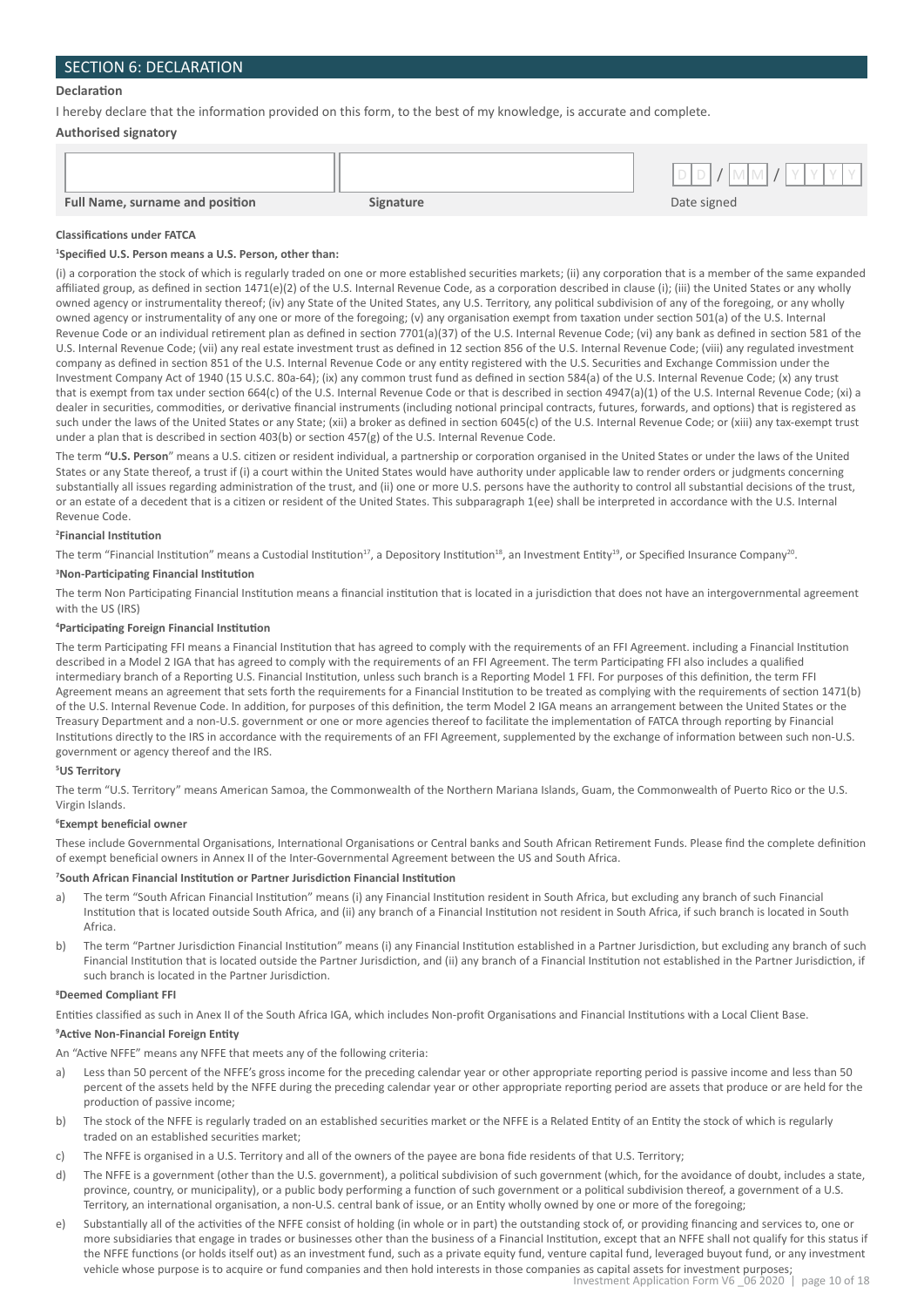- f) The NFFE is not yet operating a business and has no prior operating history, but is investing capital into assets with the intent to operate a business other than that of a Financial Institution, provided that the NFFE shall not qualify for this exception after the date that is 24 months after the date of the initial organisation of the NFFE;
- g) The NFFE was not a Financial Institution in the past five years, and is in the process of liquidating its assets or is reorganising with the intent to continue or recommence operations in a business other than that of a Financial Institution;
- h) The NFFE primarily engages in financing and hedging transactions with, or for, Related Entities that are not Financial Institutions, and does not provide financing or hedging services to any Entity that is not a Related Entity, provided that the group of any such Related Entities is primarily engaged in a business other than that of a Financial Institution;
- i) The NFFE is an "excepted NFFE" as described in relevant U.S. Treasury Regulations; or
- j) The NFFE meets all of the following requirements: i. It is established and operated in its jurisdiction of residence exclusively for religious, charitable, scientific, artistic, cultural, athletic, or educational purposes; or it is established and operated in its jurisdiction of residence and it is a professional organisation, business league, chamber of commerce, labor organisation, agricultural or horticultural organisation, civic league or an organisation operated exclusively for the promotion of social welfare; ii. It is exempt from income tax in its jurisdiction of residence; iii. It has no shareholders or members who have a proprietary or beneficial interest in its income or assets; iv. The applicable laws of the NFFE's jurisdiction of residence or the NFFE's formation documents do not permit any income or assets of the NFFE to be distributed to, or applied for the benefit of, a private person or non-charitable Entity other than pursuant to the conduct of the NFFE's charitable activities, or as payment of reasonable compensation for services rendered, or as payment representing the fair market value of property which the NFFE has purchased; and v. The applicable laws of the NFFE's jurisdiction of residence or the NFFE's formation documents require that, upon the NFFE's liquidation or dissolution, all of its assets be distributed to a governmental entity or other nonprofit organisation, or escheat to the government of the NFFE's jurisdiction of residence or any political subdivision thereof. It is established and operated in its jurisdiction of residence exclusively for religious, charitable, scientific, artistic, cultural, athletic, or educational purposes; or it is est.

#### **10Passive Non-Financial Foreign Entity**

A "Passive NFFE" means any NFFE that is not (i) an Active NFFE, or (ii) a withholding foreign partnership or withholding foreign trust pursuant to relevant U.S. Treasury Regulations.

#### **Classifications under CRS Financial Institutions**

## **11The term "Financial Institution" means a Custodial Institution17, a Depository Institution18, an Investment Entity19, or Specified Insurance Company<sup>20</sup>.**

### **12Passive Non-Financial Entity (PNFE)**

A "Passive NFE" means any NFE that is not (i) an Active NFE, or (ii) an Investment Entity that is not a Participating Jurisdiction Financial Institution

#### **13Active Non-Financial Entity**

An "Active NFE" means any NFE that meets any of the following criteria:

- a) Less than 50 percent of the NFE's gross income for the preceding calendar year or other appropriate reporting period is passive income and less than 50 percent of the assets held by the NFE during the preceding calendar year or other appropriate reporting period are assets that produce or are held for the production of passive income;
- b) The stock of the NFE is regularly traded on an established securities market or the NFE is a Related Entity of an Entity the stock of which is regularly traded on an established securities market;
- c) The NFE is a Governmental Entity, an International Organisation, a Central Bank, or an Entity wholly owned by one or more of the foregoing;
- d) Substantially all of the activities of the NFE consist of holding (in whole or in part) the outstanding stock of, or providing financing and services to, one or more subsidiaries that engage in trades or businesses other than the business of a Financial Institution, except that an NFE does not qualify for this status if the NFE functions (or holds itself out) as an investment fund, such as a private equity fund, venture capital fund, leveraged buyout fund, or any investment vehicle whose purpose is to acquire or fund companies and then hold interests in those companies as capital assets for investment purposes;
- e) The NFE is not yet operating a business and has no prior operating history, but is investing capital into assets with the intent to operate a business other than that of a Financial Institution, provided that the NFE does not qualify for this exception after the date that is 24 months after the date of the initial organisation of the NFE;
- f) The NFE was not a Financial Institution in the past five years, and is in the process of liquidating its assets or is reorganising with the intent to continue or recommence operations in a business other than that of a Financial Institution;
- g) The NFE primarily engages in financing and hedging transactions with, or for, Related Entities that are not Financial Institutions, and does not provide financing or hedging services to any Entity that is not a Related Entity, provided that the group of any such Related Entities is primarily engaged in a business other than that of a Financial Institution;
- h) The NFE meets all of the following requirements:

i. It is established and operated in its jurisdiction of residence exclusively for religious, charitable, scientific, artistic, cultural, athletic, or educational purposes; or it is established and operated in its jurisdiction of residence and it is a professional organisation, business league, chamber of commerce, labor organisation, agricultural or horticultural organization, civic league or an organization operated exclusively for the promotion of social welfare; ii. It is exempt from income tax in its jurisdiction of residence; iii. It has no shareholders or members who have a proprietary or beneficial interest in its income or assets; iv. The applicable laws of the NFE's jurisdiction of residence or the NFE's formation documents do not permit any income or assets of the NFE to be distributed to, or applied for the benefit of, a private person or non-charitable Entity other than pursuant to the conduct of the NFE's charitable activities, or as payment of reasonable compensation for services rendered, or as payment representing the fair market value of property which the NFFE has purchased; and v. The applicable laws of the NFE's jurisdiction of residence or the NFE's formation documents require that, upon the NFE's liquidation or dissolution, all of its assets be distributed to a governmental entity or other non-profit organization, or escheat to the government of the NFE's jurisdiction of residence or any political subdivision thereof.

#### **14Investment Entity**

The term "Investment Entity" means any Entity:

- a) that primarily conducts as a business one or more of the following activities or operations for or on behalf of a customer: i. trading in money market instruments (cheques, bills, certificates of deposit, derivatives, etc.); foreign exchange; exchange, interest rate and index instruments; transferable securities; or commodity futures trading; ii. individual and collective portfolio management; or iii. otherwise investing, administering, or managing Financial Assets or money on behalf of other persons; or
- b) the gross income of which is primarily attributable to investing, reinvesting, or trading in Financial Assets, if the Entity is managed by another Entity that is a Depository Institution, a Custodial Institution, a Specified Insurance Company, or an Investment Entity.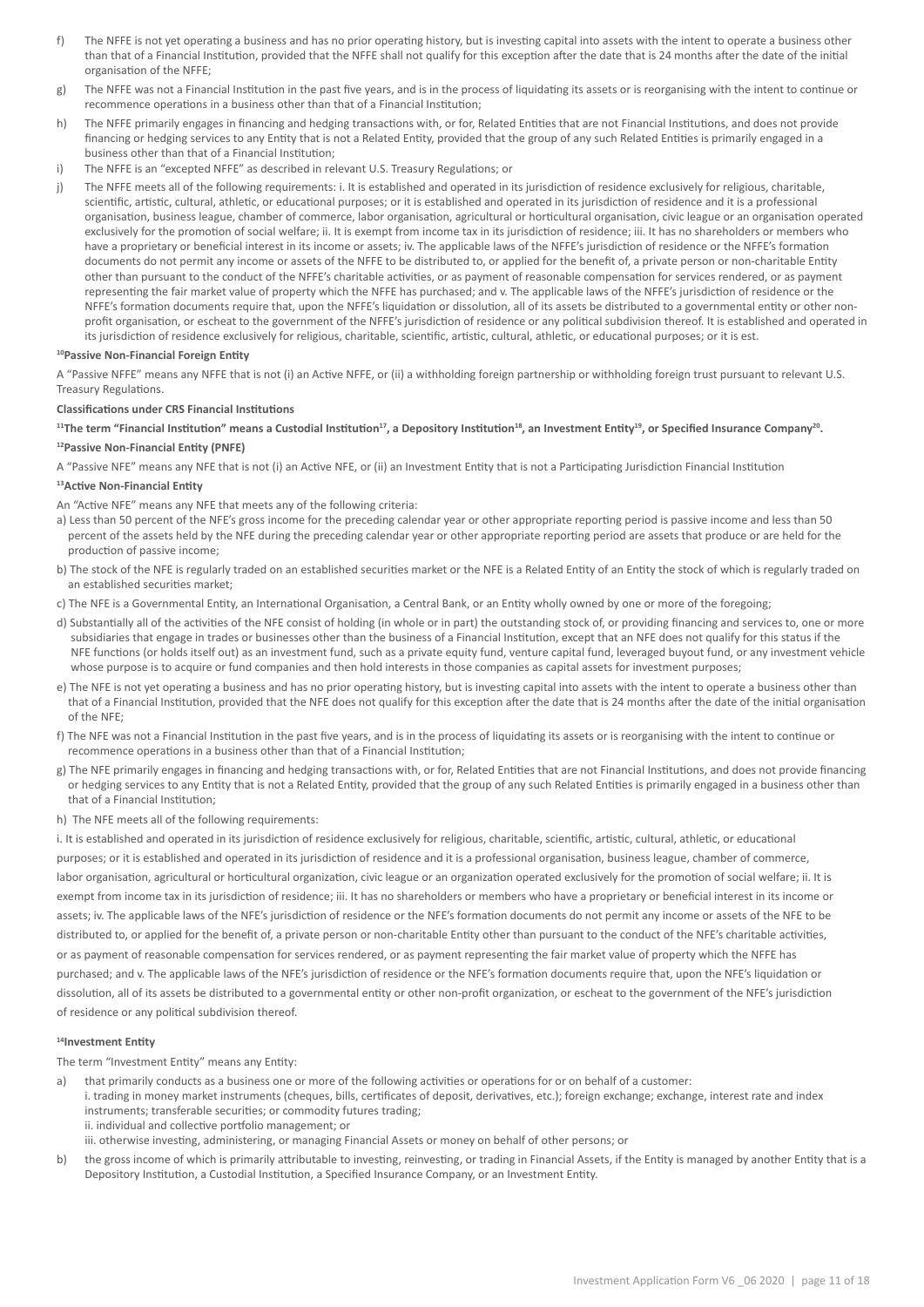#### **15Participating Jurisdiction**

The term "Participating Jurisdiction" means a jurisdiction which has an agreement in place pursuant to which it will provide the information in accordance with the OECD Common Reporting Standard.

### **16Non-Reporting Financial Institution**

The term "Non-Reporting Financial Institution" means any Financial Institution that is:

- a) a Governmental Entity, International Organisation or Central Bank, other than with respect to a payment that is derived from an obligation held in;
- b) a Broad Participation Retirement Fund; a Narrow Participation Retirement Fund; a Pension Fund of a Governmental Entity, International;
- c) any other Entity that presents a low risk of being used to evade tax, has substantially similar characteristics to any of the Entities described in subparagraphs B(1)(a) and (b), and is defined in domestic law as a Non-Reporting Financial Institution, provided that the status of such Entity as a Non-Reporting Financial Institution does not frustrate the purposes of the Common Reporting Standard;
- d) an Exempt Collective Investment Vehicle; or
- e) a trust established under the laws of a Reportable Jurisdiction to the extent that the trustee of the trust is a Reporting Financial Institution and reports all information required to be reported pursuant to Section I with respect to all Reportable Accounts of the trust.

#### **17Custodial Institution**

The term "Custodial Institution" means any Entity that holds, as a substantial portion of its business, financial assets for the account of others. An entity holds financial assets for the account of others as a substantial portion of its business if the entity's gross income attributable to the holding of financial assets and related financial services equals or exceeds 20 percent of the entity's gross income during the shorter of: (i) the three-year period that ends on December 31 (or the final day of a non-calendar year accounting period) prior to the year in which the determination is being made; or (ii) the period during which the entity has been in existence.

#### **18Depository Institution**

The term "Depository Institution" means any Entity that accepts deposits in the ordinary course of a banking or similar business.

#### **19Investment Entity**

\* The term "Investment Entity" means any Entity that conducts as a business (or is managed by an entity that conducts as a business) one or more of the following activities or operations for or on behalf of a customer:

- a) trading in money market instruments (cheques, bills, certificates of deposit, derivatives, etc.); foreign exchange; exchange, interest rate and index instruments; transferable securities; or commodity futures trading;
- b) individual and collective portfolio management; or
- c) otherwise investing, administering, or managing funds or money on behalf of other persons.

This subparagraph\* shall be interpreted in a manner consistent with similar language set forth in the definition of "financial institution" in the Financial Action Task Force Recommendations.

#### **<sup>20</sup>Specified Insurance Company**

The term "Specified Insurance Company" means any Entity that is an insurance company (or the holding company of an insurance company) that issues, or is obligated to make payments with respect to, a Cash Value Insurance Contract or an Annuity Contract.

**If you are in any doubt concerning the completion of the Entity Self-Certification form or the Controlling Person Self-Certification form, please contact your tax advisor.**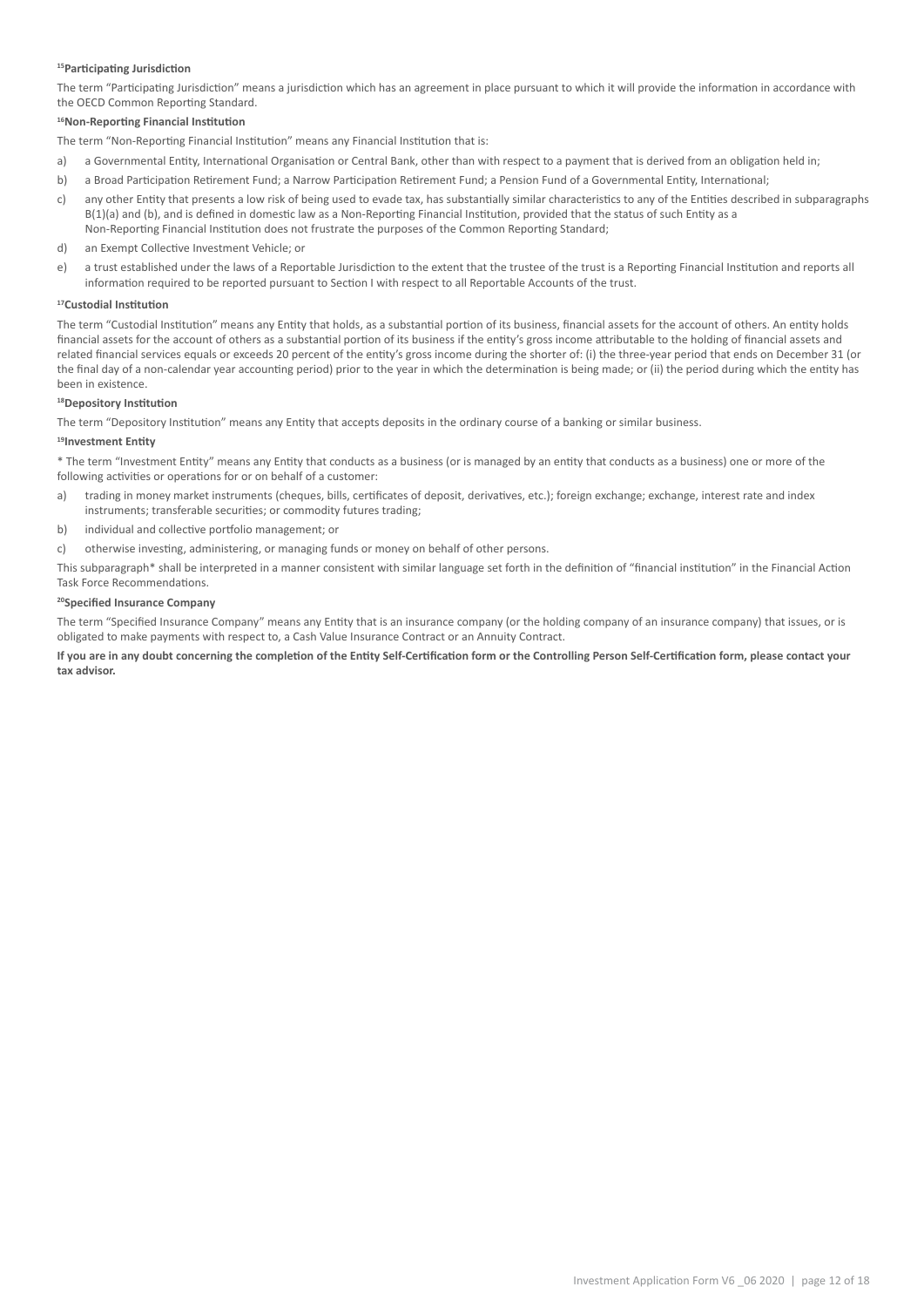

## **ANNEXURE C**

## FINANCIAL INTELLIGENCE CENTRE ACT NO 38 OF 2001 (FICA)

Boutique Collective Investments (RF) (Pty) Ltd administers the BCI unit trusts. It is authorised to do so as a Manager, in terms of the Collective Investment Schemes Control Act. In this document it will be referred to as "BCI".

## **FINANCIAL INTELLIGENCE CENTRE ACT NO 38 OF 2001 (FICA)**

The Financial Intelligence Centre Act no 38 of 2001 (FICA), which came into effect on 30 June 2003, obligates BCI to request certain mandatory information before entering into a financial transaction with the Client. Details of the information and documentation required from Clients are set out below. BCI reserves the right to request additional supporting documents.

## 1. NATURAL PERSONS

## **1.1. SA Citizen/Resident**

- 1.1.1. Copy of your green bar-coded Identity Document/Card (South African citizens)
	- \* South African citizens: a passport /driver's license containing the above information will only be accepted with a written reason for the unavailability of the ID document/Card.

### **1.2. Foreign Nationals**

1.2.1. Copy of valid passport if Foreign National.

### **1.3. Legal Incapacity**

- 1.3.1. Document(s) set out above iro both parties (1.1.1 or 1.2.1).
- 1.3.2. Proof of authority to act (e.g. power of attorney, mandate, resolution, court order).

## 2. LEGAL PERSONS

### **2.1. SA Companies (Unlisted)**

- 2.1.1. Certificate of Incorporation (CM1/COR14.3) or most recent CIPC printout.
- 2.1.2. Proof of Authority to act on behalf of the company (e.g. Board resolution, court order).
- 2.1.3. Complete Annexure A and copy of green bar-coded Identity Document/Card (South African citizens) or passport (Foreign Nationals) of all authorised persons or person acting on behalf of legal entity.
- 2.1.4. Completed Annexure A for each majority shareholder, controlling person that are natural persons as described in Annexure A.

#### **2.2. SA Close Corporations**

- 2.2.1. Founding Statement and Certificate of Incorporation (CK1) and;
- 2.2.2. Amended Founding Statement (CK2) (if applicable).
- 2.2.3. Proof of Authority to act on behalf of Closed Corporation (e.g. resolution).
- 2.2.4. Completed Annexure A for each member AND each authorised person.

#### **2.3. Foreign Companies (Unlisted)**

- 2.3.1. Certificate of Incorporation or foreign equivalent reflecting registered name and registration number of the company.
- 2.3.2. Certificate of Incorporation or foreign equivalent reflecting registration address of the company.
- 2.3.3. Proof of Authority to act on behalf of the company (e.g. Board resolution).
- 2.3.4. Copy of passport of all authorised persons.
- 2.3.5. Completed Annexure A for each authorised person.

#### **2.4. Partnership**

- 2.4.1. Copy of Partnership Agreement.
- 2.5.2. Proof of Authority to act on behalf of the company (e.g. Board resolution, court order).
- 2.5.3. Copy of green bar-coded Identity Document/Card (South African citizens) or Passport (Foreign Nationals), of all authorised persons.
- 2.5.4. Completed Annexure A for each partner AND each authorised person.

#### **2.5 Listed Company**

- 2.5.1 Proof of Authority to act on behalf of the company (e.g. Board resolution, court order).
- 2.5.2. Complete Annexure A and copy of green bar-coded Identity Document/Card (South African citizens) or passport (Foreign Nationals) of all authorised persons or person acting on behalf of legal entity.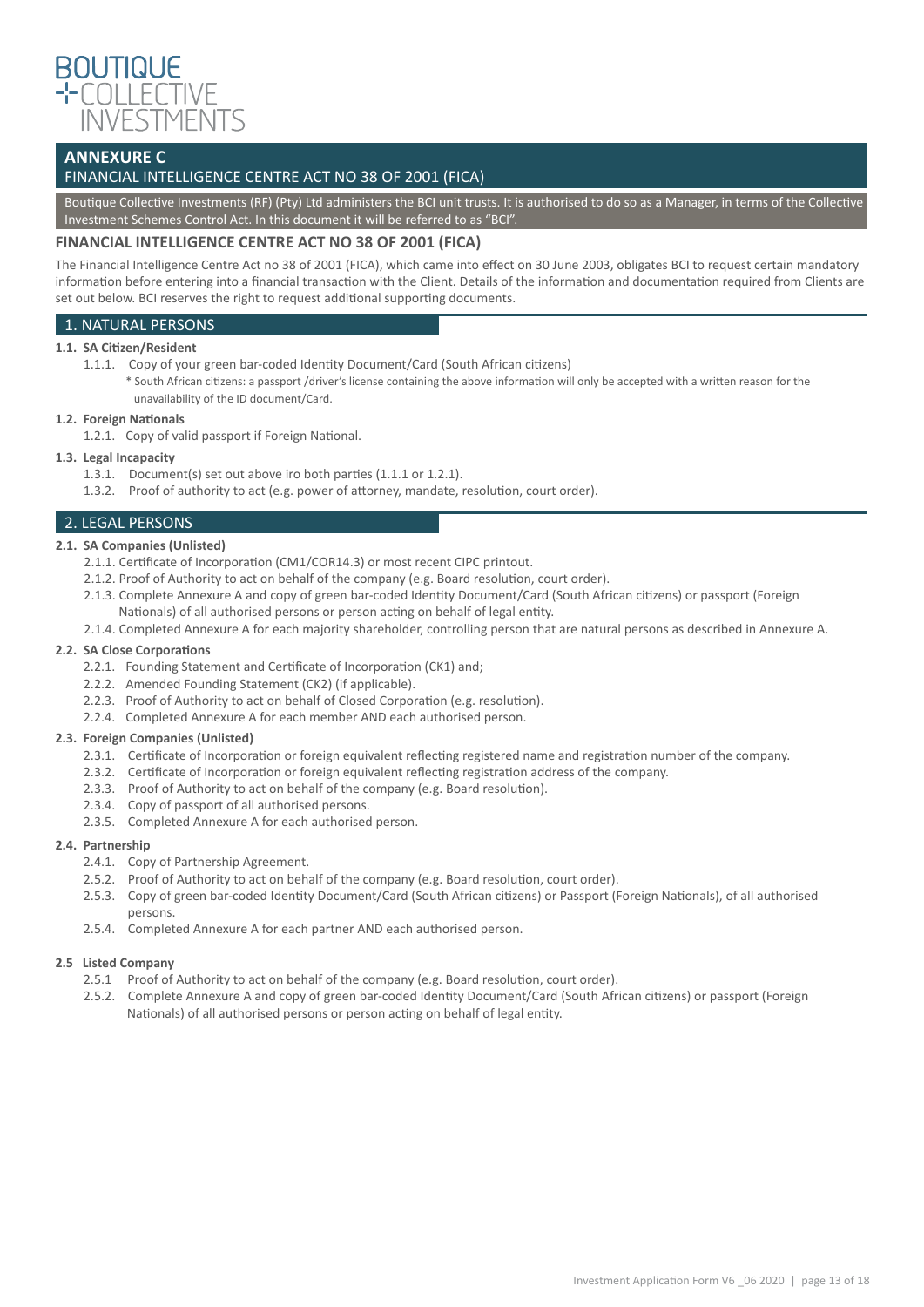## 3. TRUSTS

- 3.1. Copy of Letters of Authority reflecting name and registration number of the Trust stamped by the Master of the High Court.
- 3.2. Copy of the Trust Deed or a will in case of a Testamentary Trust.
- 3.3. Copy of green bar-coded Identity Document/Card (South African citizens) or Passport (Foreign Nationals) for all founders, all beneficiaries, all Trustees and all persons acting on behalf of the Trust.
- 3.4. Copy of Trustee resolution.
- 3.5. Completed Annexure A for each Founder, Trustee, Beneficiary and all persons acting on behalf of the Trust

## 4. RETIREMENT FUNDS

- 4.1. Copy of FSCA document reflecting the funds registration number and fund name.
- 4.2. Proof of Authority to act on behalf of Retirement fund (e.g. resolution).
- 4.3. Copy of green bar-coded Identity Document/Card (South African citizens) or Passport (Foreign Nationals), of all authorised persons.

## 5. MEDICAL SCHEMES

- 5.1. Registrar of Medical Schemes approval of registration certificate.
- 5.2. Proof of Authority to act on behalf of Medical Scheme (e.g. resolution).
- 5.3. Copy of green bar-coded Identity Document/Card (South African citizens) or Passport (Foreign Nationals), of all authorised persons.
- 5.4. Completed Annexure A for each authorised person.

## 6. OTHER LEGAL ENTITIES

## *(Unions, Clubs, Churches, etc)*

- 6.1. Founding document members resolution of authorised signatories.
- 6.2. Copy of green bar-coded Identity Document/Card (South African citizens) or Passport (Foreign Nationals), of all authorised persons.
- 6.3. Completed annexure A for each authorised person.

## 7. COLLECTIVE INVESTMENT (FUNDS)

- 7.1. Copy of schemes FSCA approved Supplemental Deed.
- 7.2. Proof of authority to act on behalf of CIS (eg. Resolution).
- 7.3. Copy of green bar-coded Identity Document/Card (South African citizens) or Passport (Foreign Nationals), of all authorised persons.
- 7.4. Complete Annexure A for each authorised person.

## DOMESTIC PROMINENT INFLUENTIAL PERSON (DPIP)

A domestic prominent influential person is an individual who holds, including in an acting position for a period exceeding six months, or has held at any time in the preceding 12 months, in the Republic—

## **a) a prominent public function including that of—**

- (i) the President or Deputy President;
- (ii) a Government Minister or Deputy Minister;
- (iii) the Premier of a province;
- (iv) a member of the Executive Council of a province;
- (v) an executive mayor of a municipality elected in terms of the Local Government: Municipal Structures Act, 1998 (Act No. 117 of 1998);
- (vi) a leader of a political party registered in terms of the Electoral Commission Act, 1996 (Act No. 51 of 1996);
- (vii) a member of a royal family or senior traditional leader as defined in the Traditional Leadership and Governance Framework Act, 2003 (Act No. 41 of 2003);
- (viii) the head, accounting officer or chief financial officer of a national or provincial department or government component, as defined in section 1 of the Public Service Act, 1994 (Proclamation No. 103 of 1994)
- (ix) the municipal manager of a municipality appointed in terms of section 54A of the Local Government: Municipal Systems Act, 2000 (Act No. 32 of 2000), or a chief financial officer designated in terms of section 80(2) of the Municipal Finance Management Act, 2003 (Act No. 56 of 2003);
- (x) the chairperson of the controlling body, the chief executive officer, or a natural person who is the accounting authority, the chief financial officer or the chief investment officer of a public entity listed in Schedule 2 or 3 to the Public Finance Management Act, 1999 (Act No. 1 of 1999);
- (xi) the chairperson of the controlling body, chief executive officer, chief financial officer or chief investment officer of a municipal entity as defined in section 1 of the Local Government: Municipal Systems Act, 2000 (Act No. 32 of 2000);
- (xii) a constitutional court judge or any other judge as defined in section 1 of the Judges' Remuneration and Conditions of Employment Act, 2001 (Act No. 47 of 2001);
- (xiii) an ambassador or high commissioner or other senior representative of a foreign government based in the Republic; or
- (xiv) an officer of the South African National Defence Force above the rank of major- general;

#### **b) the position of—**

- (i) Chairperson of the Board of Directors;
- (ii) Chairperson of the Audit Committee;
- (iii) Executive Officer; or
- (iv) Chief Financial Officer, of a company, as defined in the Companies Act, 2008 (Act No. 7 of 2008), if the company provides goods or services to an organ of state and the annual transactional value of the goods or services or both exceeds an amount determined by the Minister by notice in the Gazette; or
- (c) the position of head, or other executive directly accountable to that head, of an international organisation based in the Republic.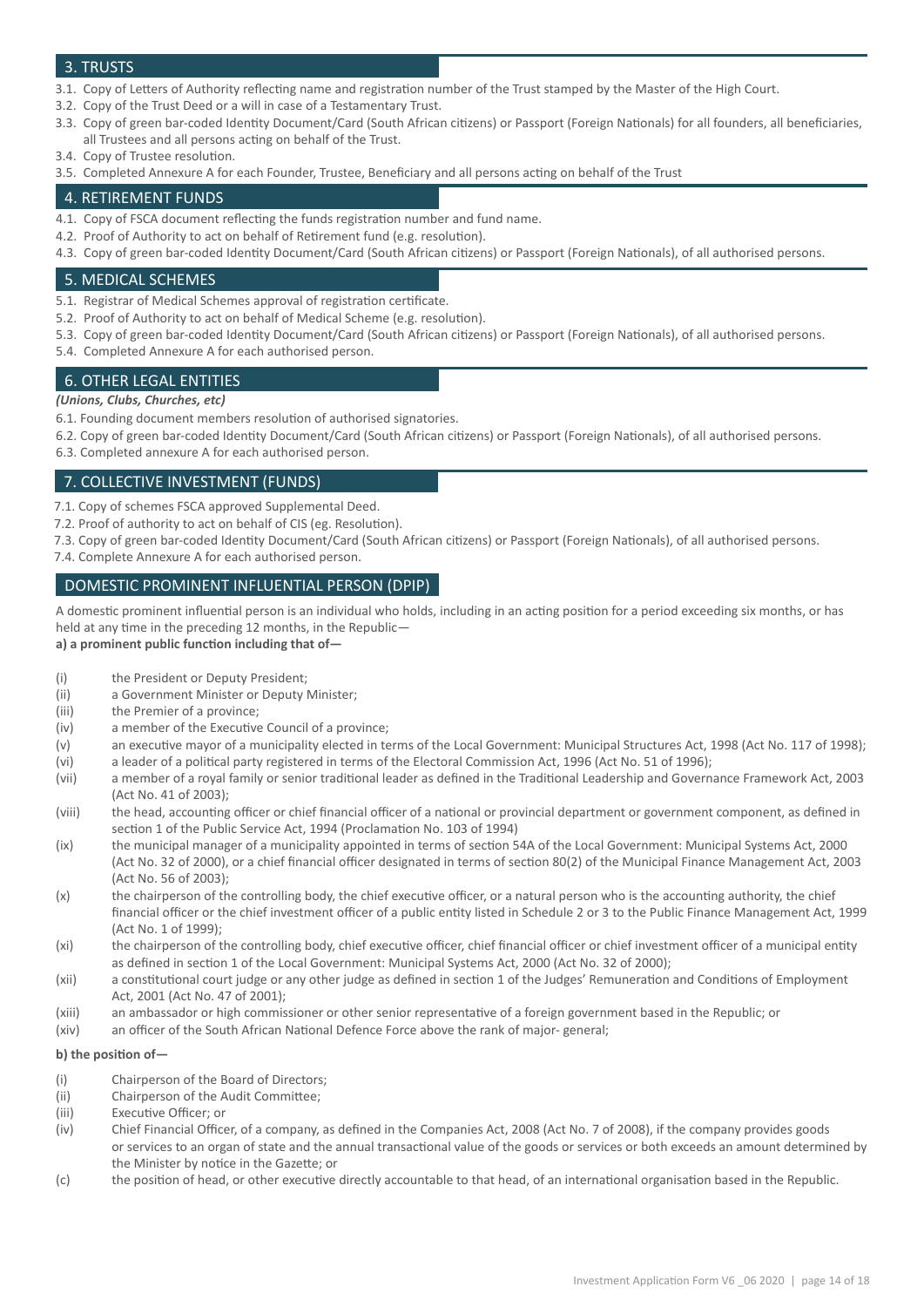## FOREIGN PROMINENT PUBLIC OFFICIAL (FPPO)

A foreign prominent public official is an individual who holds, or has held at any time in the preceding 12 months, in any foreign country a prominent public function including that of a—

- (a) Head of State or Head of a country or government;
- (b) member of a foreign royal family;
- (c) Government Minister or equivalent senior politician or leader of a political party;
- (d) Senior Judicial Official;
- (e) Senior Executive of a state owned corporation; or

(f) high-ranking member of the military.

## **Family members and known close associates**

- **1.** Sections 21F and 21G apply to immediate family members and known close associates of a person in a foreign or domestic prominent position, as the case may be.
- 2. For the purposes of subsection (1), an immediate family member includes-
- (a) the spouse, civil partner or life partner;
- (b) the previous spouse, civil partner or life partner, if applicable;
- (c) children and step children and their spouse, civil partner or life partner;
- (d) parents; and
- (e) sibling and step sibling and their spouse, civil partner or life partner.

|   | <b>CONTACT DETAILS</b>                 |                                                                                   |
|---|----------------------------------------|-----------------------------------------------------------------------------------|
| ÷ | <b>Physical Address</b>                | Contact us                                                                        |
|   | <b>Boutique Collective Investments</b> | Tel: +27 21 007 1500/1/2   +27 21 914 1880   (0)87 057 0571   f: (0)86 502 5319   |
|   | Catnia Building                        | Queries: clientservices@bcis.co.za   Forms: instructions@bci-transact.co.za       |
|   | Bella Rosa Village                     | Visit our website: www.bcis.co.za                                                 |
|   | Bella Rosa Street                      |                                                                                   |
|   | <b>Bellville</b>                       | Should you have any complaints, please send an email to complaints@bcis.co.za     |
|   | 7530                                   |                                                                                   |
|   | Custodian / Trustee                    | <b>ASISH</b><br>AN ORDINARY MEMBER OF THE ASSOCIATION FOR SAVINGS & INVESTMENT SA |

**+ Custodian / Trustee**

The Standard Bank of South Africa Limited Tel: +27 (0)21 441 4100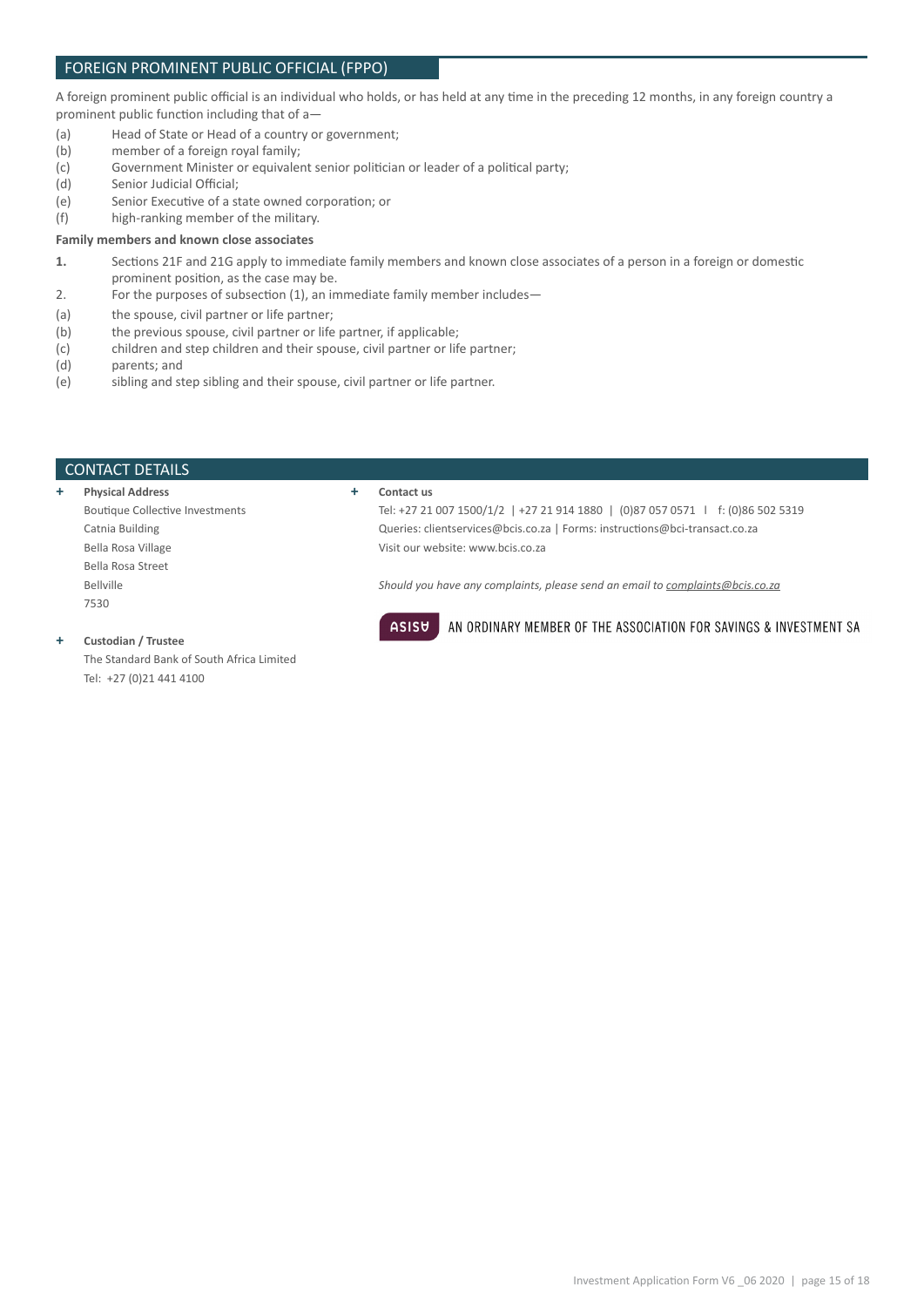

## **ANNEXURE D** FEES AND FUND INFORMATION \* Including VAT | 0% Initial fees

| FundName                                  | <b>JSE</b>    | <b>Class</b> | Fund Objective                                                                                                                                    | Regulation<br>28 Fund | Risk                      | Distribution<br>Frequency | Benchmark                                                         | Performance Fee                                                                  | <b>Max Initial</b><br>Advice<br>Fee* | Service<br>Fee* | <b>Max</b><br>allowed<br><b>Net Equity</b><br>Exposure |
|-------------------------------------------|---------------|--------------|---------------------------------------------------------------------------------------------------------------------------------------------------|-----------------------|---------------------------|---------------------------|-------------------------------------------------------------------|----------------------------------------------------------------------------------|--------------------------------------|-----------------|--------------------------------------------------------|
| <b>BCI UNIT TRUST FUND RANGE</b>          |               |              |                                                                                                                                                   |                       |                           |                           |                                                                   |                                                                                  |                                      |                 |                                                        |
| Anchor BCI Africa Flexible Income<br>Fund | ABAIA         | A            | To maximize income for<br>investors by investing in<br>mainly African interest bearing<br>securities.                                             | No                    | Moderate                  | Quarterly                 | SteFI Composite index +<br>2% p.a                                 | 15% of outperformance of<br>benchmark over a rolling 1<br>year capped at 1% p.a. | 3.45%                                | 0.81%           | 10%                                                    |
| Anchor BCI Bond Fund                      | ABFA          | A            | To achieve a maximum total<br>return by primarily investing<br>in bonds.                                                                          | No                    | Conservative/<br>Moderate | Quarterly                 | JSE All Bond Index (ALBI)                                         | None                                                                             | 3.45%                                | 0.63%           | 0%                                                     |
| Anchor BCI Core Income Fund               | <b>ABCIIA</b> | A            | Aims to preserve capital whilst<br>providing income returns.                                                                                      | <b>No</b>             | Conservative              | Quarterly                 | SteFI Composite Index                                             | None                                                                             | 3.45%                                | 0.63%           | 0%                                                     |
| Anchor BCI Diversified Growth Fund        | ABDGA         | Α            | Multi-managed portfolio with<br>a moderate to aggressive risk<br>profile that aims to provide<br>investors with a high long-term<br>total return. | Yes                   | Moderate/<br>Aggressive   | Semi-<br>Annually         | ASISA SA Multi Asset<br><b>High Equity Category</b><br>Average    | None                                                                             | 3.45%                                | 1.44%           | 75%                                                    |
| Anchor BCI Diversified Moderate<br>Fund   | ABDAA         | A            | Multi-managed portfolio with<br>a moderate risk profile that<br>aims to provide investors with<br>a moderate long-term total<br>return.           | Yes                   | Moderate                  | Semi-<br>Annually         | ASISA SA Multi Asset<br><b>Medium Equity Category</b><br>Average  | None                                                                             | 3.45%                                | 1.32%           | 60%                                                    |
| Anchor BCI Diversified Stable Fund        | ABDSA         | Α            | Multi-managed portfolio with<br>cautious risk profile that aims<br>to provide investors with<br>a high level of income and<br>capital stability.  | Yes                   | Conservative/<br>Moderate | Quarterly                 | <b>ASISA SA Multi Asset Low</b><br><b>Equity Category Average</b> | None                                                                             | 3.45%                                | 1.15%           | 40%                                                    |
| Anchor BCI Equity Fund                    | AMEFA         | Α            | To sustain high long-term<br>capital growth.                                                                                                      | No                    | Aggressive                | Semi-<br>Annually         | FTSE JSE Capped SWIX All<br>Share index (J433T)                   | None                                                                             | 3.45%                                | 1.15%           | 100%                                                   |
| Anchor BCI Flexible Fund                  | <b>AMFFA</b>  | $\mathsf{A}$ | Aims to provide investors with<br>a moderate term total return.                                                                                   | <b>No</b>             | Moderate/<br>Aggressive   | Semi-<br>Annually         | $CPI + 5% p.a$                                                    | None                                                                             | 3.45%                                | 1.15%           | 100%                                                   |
| Anchor BCI Flexible Income Fund           | ABFIA         | A            | To achieve a high level of<br>sustainable income and<br>stability of capital invested.                                                            | Yes                   | Conservative              | Quarterly                 | SteFI Call deposit rate +<br>1% p.a.                              | None                                                                             | 3.45%                                | 1.15%           | 10%                                                    |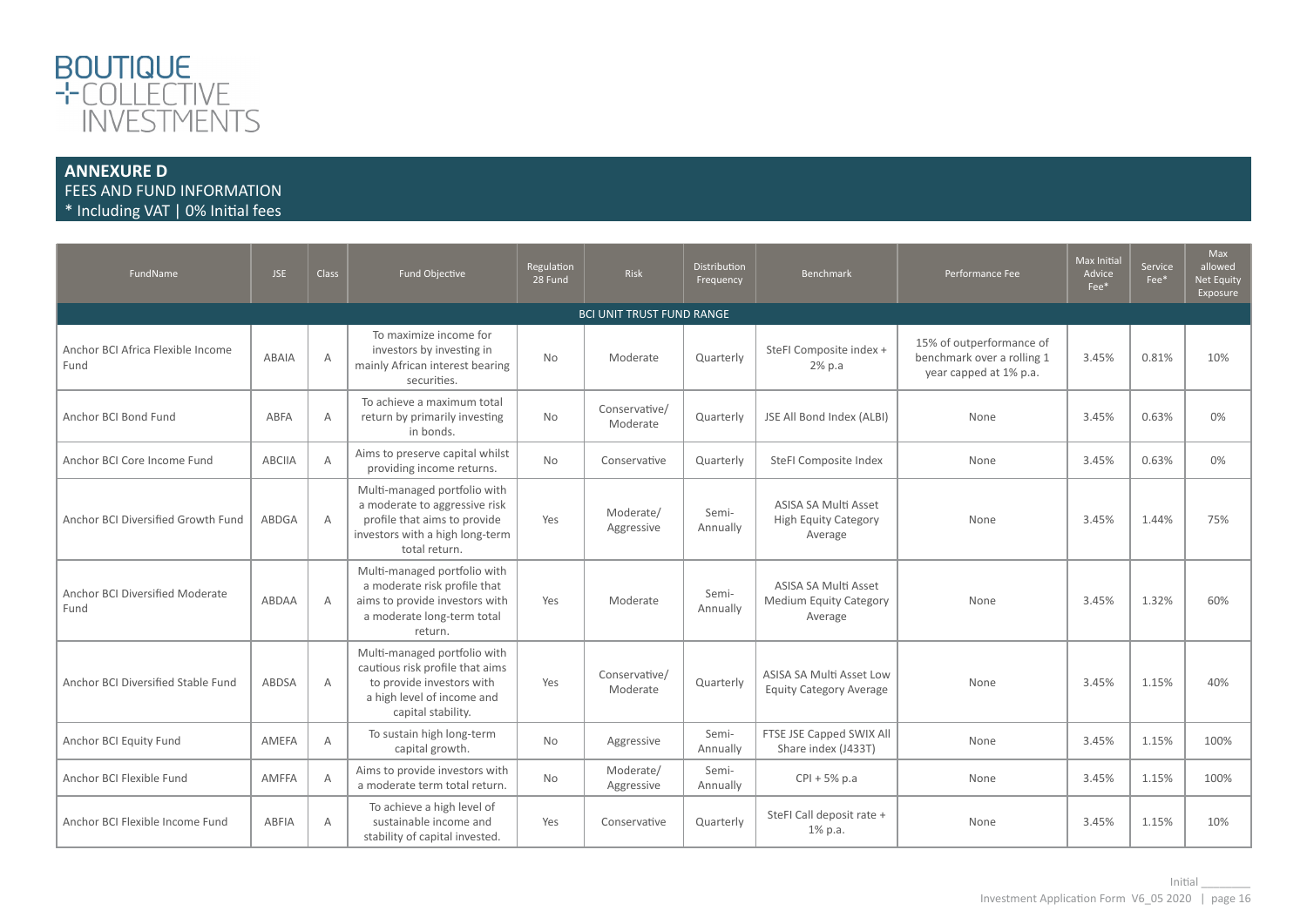

| FundName                                           | <b>JSE</b>    | <b>Class</b>   | <b>Fund Objective</b>                                                                                                                          | Regulation<br>28 Fund | Risk                    | Distribution<br>Frequency | <b>Benchmark</b>                                               | Performance Fee | Max Initial<br>Advice<br>Fee* | Service<br>Fee* | <b>Max</b><br>allowed<br><b>Net Equity</b><br>Exposure |
|----------------------------------------------------|---------------|----------------|------------------------------------------------------------------------------------------------------------------------------------------------|-----------------------|-------------------------|---------------------------|----------------------------------------------------------------|-----------------|-------------------------------|-----------------|--------------------------------------------------------|
| <b>BCI UNIT TRUST FUND RANGE</b>                   |               |                |                                                                                                                                                |                       |                         |                           |                                                                |                 |                               |                 |                                                        |
| Anchor BCI Flexible Income Fund                    | ABFIC         | $\mathsf{C}$   | To achieve a high level of<br>sustainable income and<br>stability of capital invested.                                                         | Yes                   | Conservative            | Quarterly                 | SteFI Call deposit rate +<br>1% p.a.                           | None            | 0.00%                         | 0.63%           | 10%                                                    |
| Anchor BCI Global Equity Feeder<br>Fund            | <b>ABGEFF</b> | $\overline{A}$ | To provide capital growth over<br>the long term.                                                                                               | <b>No</b>             | Aggressive              | Semi-<br>Annually         | MSCI All Country World<br>index                                | None            | 3.45%                         | 0.29%           | 100%                                                   |
| Anchor BCI Global Flexible Income<br>Fund          | <b>ABGFFB</b> | B              | To achieve a higher return than<br>US dollar term bank deposits.                                                                               | <b>No</b>             | Moderate                | Semi-<br>Annually         | 110% of 3 month USD<br>LIBOR rate                              | None            | 0.00%                         | 0.75%           | 10%                                                    |
| Anchor BCI Global TechNology Fund                  | <b>ABGTA</b>  | A              | To provide capital growth over<br>the long term.                                                                                               | No                    | Aggressive              | Semi-<br>Annually         | <b>MSCI ACWI Information</b><br>Technology Index (in ZAR)      | None            | 3.45%                         | 0.00%           | 100%                                                   |
| Anchor BCI Global TechNology Fund                  | <b>ABGTA</b>  | A              | To provide capital growth over<br>the long term.                                                                                               | <b>No</b>             | Aggressive              | Semi-<br>Annually         | <b>MSCI ACWI Information</b><br>Technology Index (in ZAR)      | None            | 3.45%                         | 0.00%           | 100%                                                   |
| Anchor BCI Global TechNology Fund                  | <b>ABGTA</b>  | $\overline{A}$ | To provide capital growth over<br>the long term.                                                                                               | <b>No</b>             | Aggressive              | Semi-<br>Annually         | <b>MSCI ACWI Information</b><br>Technology Index (in ZAR)      | None            | 3.45%                         | 0.00%           | 100%                                                   |
| Anchor BCI Managed Fund                            | ABMF          | $\overline{A}$ | To offer investors a moderate<br>to high long term total return.                                                                               | Yes                   | Moderate/<br>Aggressive | Semi-<br>Annually         | ASISA SA Multi Asset<br><b>High Equity Category</b><br>Average | None            | 3.45%                         | 1.44%           | 75%                                                    |
| Anchor BCI Property Fund                           | <b>ABPFA</b>  | А              | To deliver both a high income<br>yield as well as capital growth<br>over the medium to long term.                                              | No                    | Moderate/<br>Aggressive | Quarterly                 | FTSE JSE J253T                                                 | None            | 3.45%                         | 1.44%           | 10%                                                    |
| Anchor BCI Worldwide Flexible<br>Fund              | <b>AMWFA</b>  | $\overline{A}$ | To provide high long term total<br>return by way of a worldwide<br>flexible portfolio actively<br>investing across different asset<br>classes. | N <sub>o</sub>        | Moderate/<br>Aggressive | Semi-<br>Annually         | $CPI + 4% p.a$                                                 | None            | 3.45%                         | 1.15%           | 100%                                                   |
| BCI Worldwide Flexible Style Fund                  | <b>BCWFFC</b> | $\mathsf C$    | To provide investors with a<br>high long term total return                                                                                     | No                    | Moderate/<br>Aggressive | Semi-<br>Annually         | ASISA WW Multi Asset<br>Flexible category average              | None            | 0.00%                         | 0.75%           | 10%                                                    |
| <b>BIP BCI Moderate Worldwide</b><br>Flexible Fund | <b>BBMFFC</b> | $\mathsf{C}$   | To deliver a moderate to high<br>longterm total return.                                                                                        | <b>No</b>             | Moderate/<br>Aggressive | Semi-<br>Annually         | FTSE JSE ALSI J203T                                            | None            | 0.00%                         | 1.15%           | 100%                                                   |

### **Conflict of Interest**

- 1. The Investment manager earns a portion of the service charge and performance fees where applicable.
- 2. In some instances portfolios invest in other portfolios which forms part of the BCI Schemes, refer to fact sheets for more details.